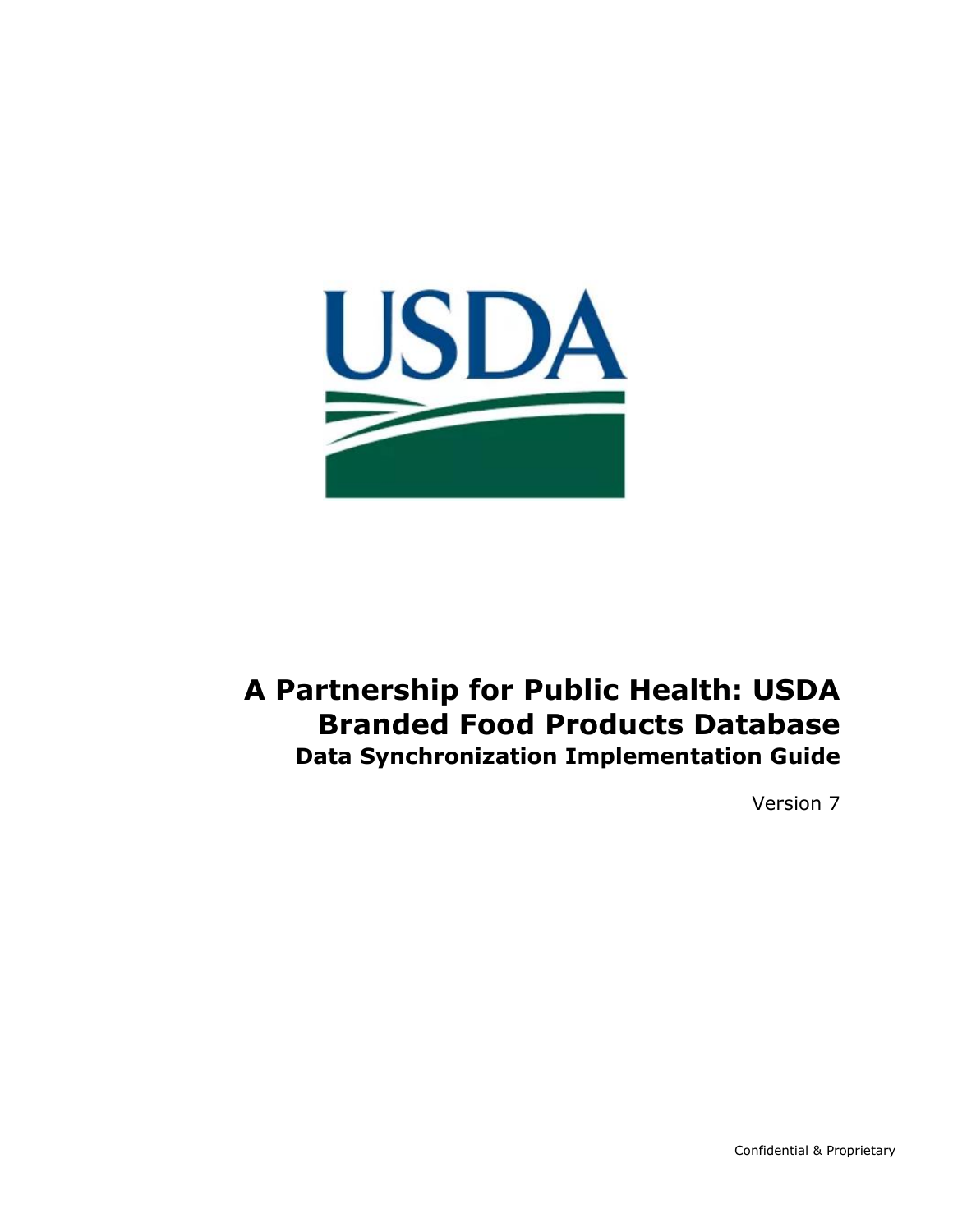# **Data Synchronization Implementation Guide**

#### **TABLE OF CONTENTS**

| 1 USDA BRANDED FOOD PRODUCTS DATABASE DATA                 |
|------------------------------------------------------------|
|                                                            |
|                                                            |
| 1.2 USDA Branded Food Products Database GLN - Publish To:3 |
| 2 STEPS TO BEGIN SYNCING YOUR DATA WITH USDA BRANDED       |
|                                                            |
|                                                            |
|                                                            |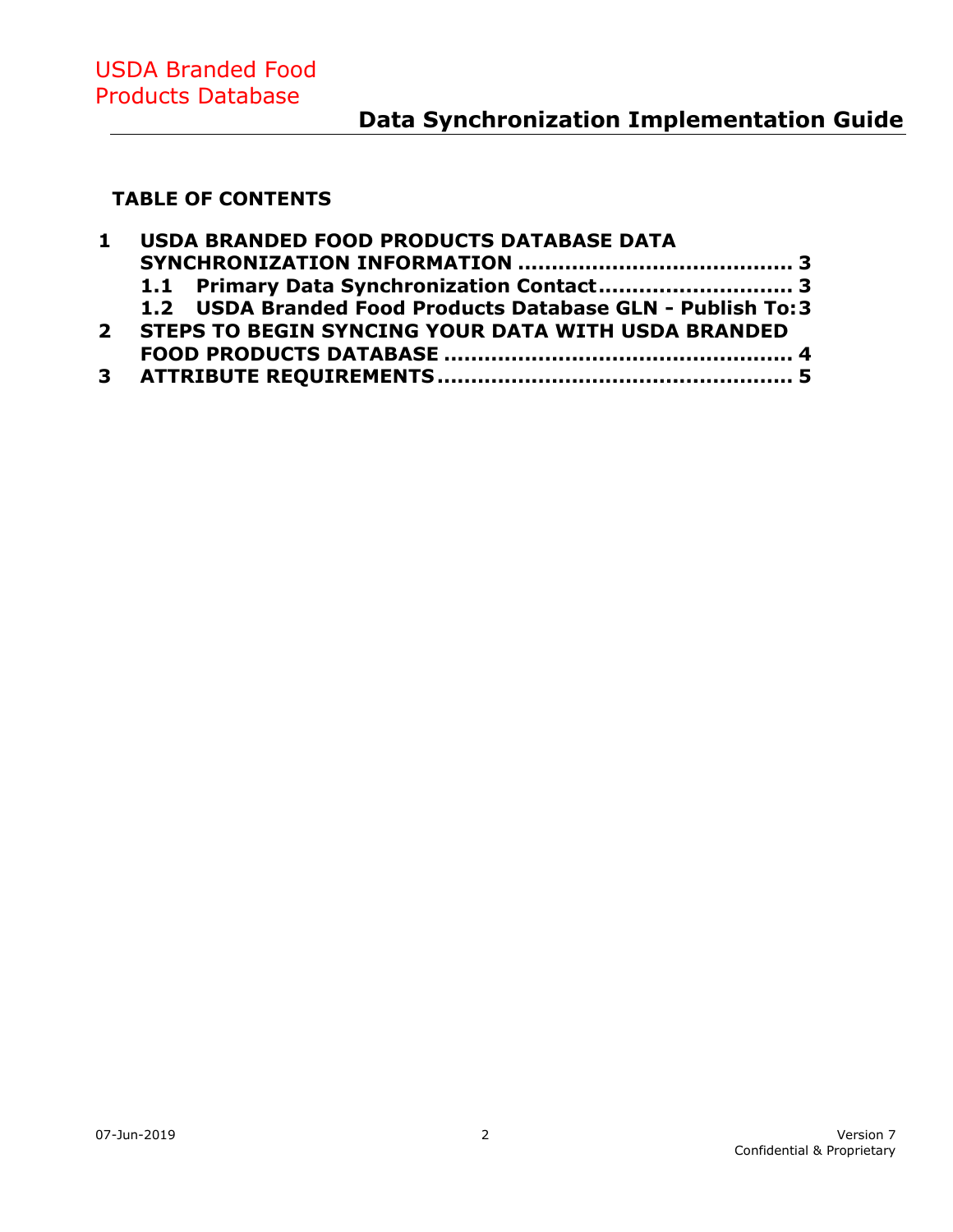#### <span id="page-2-0"></span>**1 USDA BRANDED FOOD PRODUCTS DATABASE DATA SYNCHRONIZATION INFORMATION**

<span id="page-2-1"></span>1.1 Primary Data Synchronization Contact

Primary Data Synchronization Contact Name: Pamela Pehrsson Phone: [301.504.0630](tel:301.504.0630) Email: [usdabfpd@ars.usda.gov](mailto:usdabfpd@ars.usda.gov)

#### <span id="page-2-2"></span>**1.2 USDA Branded Food Products Database GLN - Publish To:**

Production: 0861583000302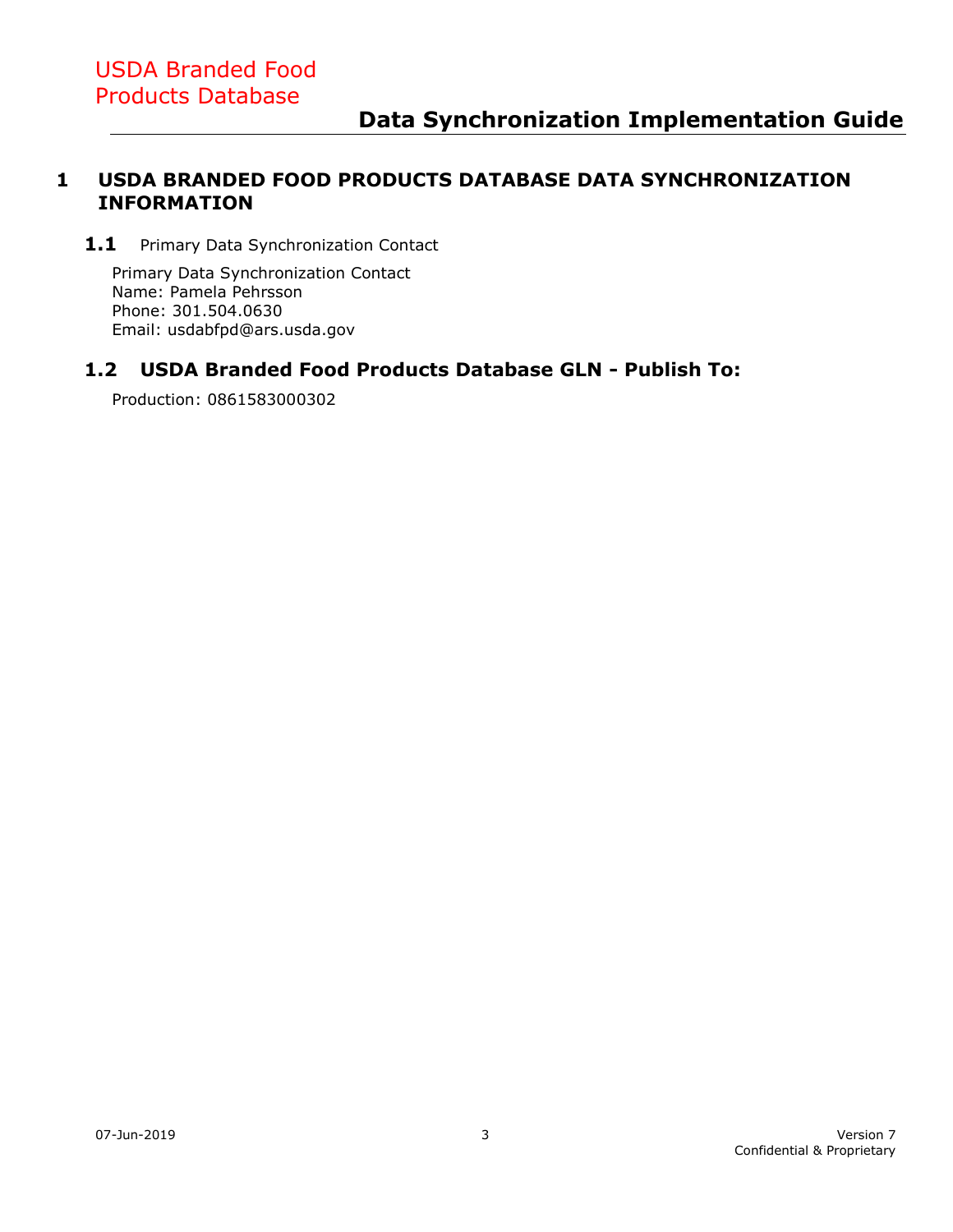#### <span id="page-3-0"></span>**2 STEPS TO BEGIN SYNCING YOUR DATA WITH USDA BRANDED FOOD PRODUCTS DATABASE**

- 1. Have your accurate item data loaded into your home data pool and insure it is ready for publication
	- a. Contact your data pool for any education you might require to complete this step.
- 2. Review attribute requirements in Section 3 of this document to insure you can meet our requirements
- 3. USDA has open subscription so there is no need for a supplier to request a specific USDA publication.
- 4. Publish your items
	- *a.* USDA Branded Food Products Database *will require the following:*
		- *i. Send complete item file as Initial Load publication type*
		- *ii.* USDA Branded Food Products Database *will take data directly in production*
		- *iii. After supplier sends Initial Load of all active items, going forward will only need to send New items as a New publication type*
- *5.* Send ongoing item maintenance notifications through your GDSN Certified Data Pool (e.g., 1WorldSync) to USDA Branded Food Products Database's GLN.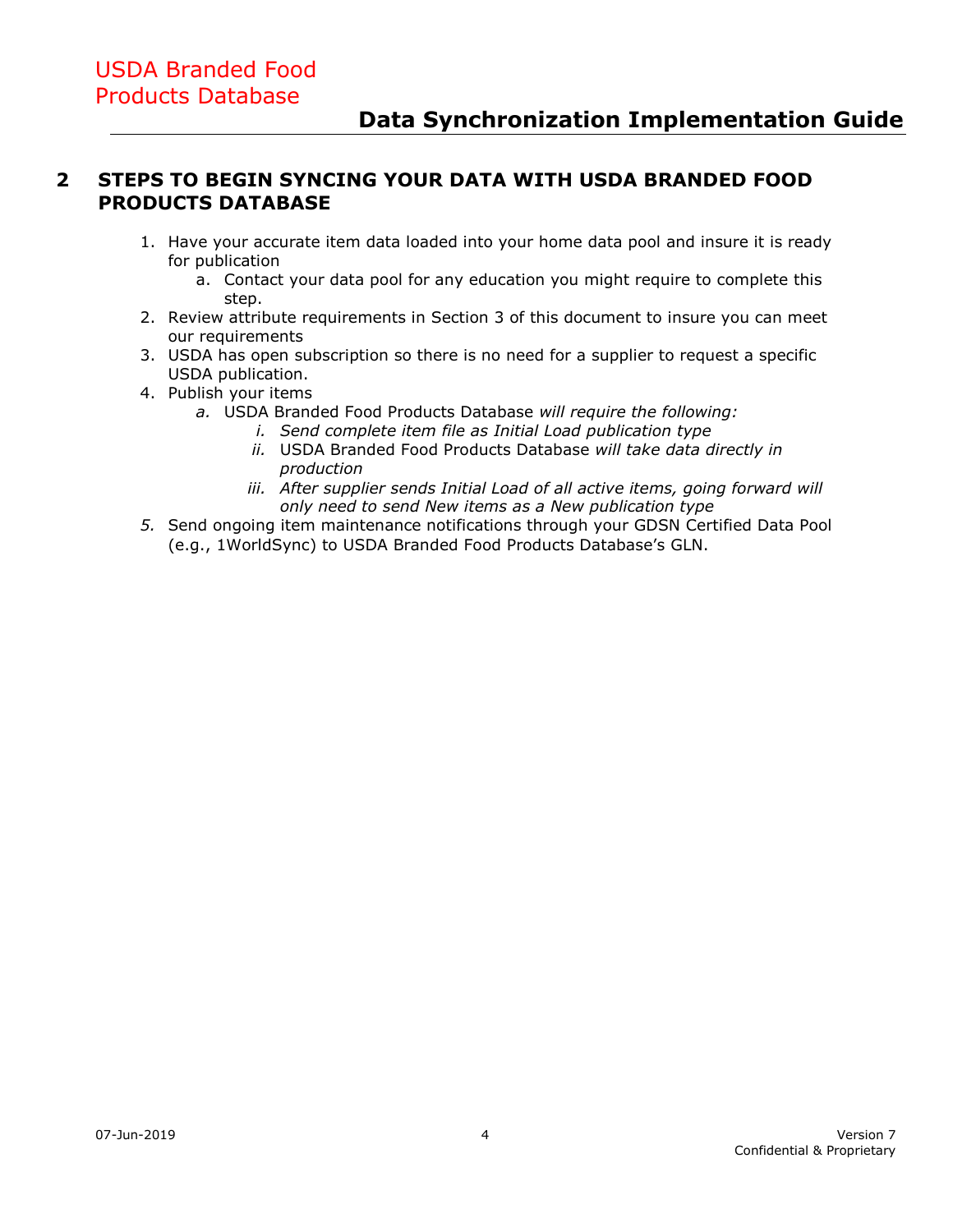#### **Data Synchronization Implementation Guide**

#### **3 ATTRIBUTE REQUIREMENTS**

<span id="page-4-0"></span>Below is a list of attributes for A Partnership for Public Health: USDA Branded Food Products Database.

 $R = Required$  $O =$  Optional CR = Conditionally Required

- 1) Since there are different formats of Nutrition Facts Panel (NFP), it is optional for a supplier to leverage the attribute "nutrientFormatTypeCodeReference/code" to indicate the proper format that a product carries. Once the NFP format is indicated, the corresponding validation rules would apply to make sure the nutrients required for the specific NFP format are provided. For example, if your product carries standard NFP pre-2020 format, you will populate the attribute "nutrientFormatTypeCodeReference/code" as "US\_FDA\_NFP\_PRE\_2020\_STANDARD" and you must provide one instance of "nutrientTypeCode" as "ENERPF" (Calories from Fat).
- 2) If it is not required for a supplier's product to carry a NFP (e.g. water), please populate "foodBeverageCompositionCode" as "USDA" so the validations for nutrient information wouldn't fire against your item.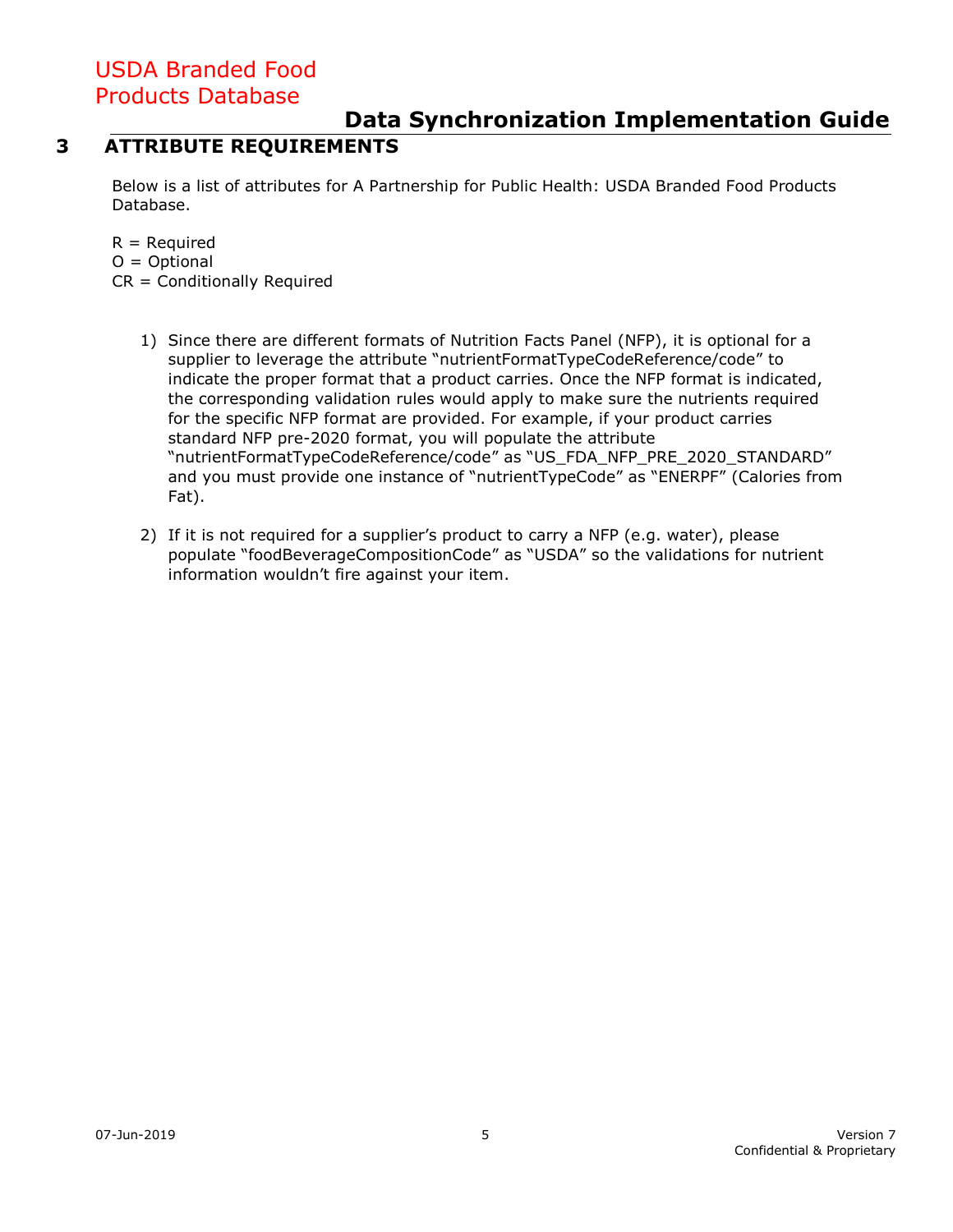|                 | <b>USDA Item</b><br><b>Attribute</b>          | <b>IM GUI Name</b>                                | <b>IM XML Name</b>                    | <b>Minimum</b><br><b>Required</b> | <b>Notes</b>                                                                                                                      |
|-----------------|-----------------------------------------------|---------------------------------------------------|---------------------------------------|-----------------------------------|-----------------------------------------------------------------------------------------------------------------------------------|
| $\mathbf{1}$    |                                               | Item Type                                         | typeOfItem                            | R                                 | IM specific attribute. Always populated with value "GDSN"                                                                         |
| $\overline{2}$  |                                               | Item Name                                         | gtinName                              | R                                 | IM specific attribute. One instance must have a qualifier of "en".                                                                |
| $\overline{3}$  | Information<br>Provider GLN                   | <b>Information Provider GLN</b>                   | informationProviderGLN                | $\mathsf{R}$                      |                                                                                                                                   |
| $\overline{4}$  | <b>GTIN</b>                                   | Item ID                                           | gtin                                  | $\mathsf{R}$                      |                                                                                                                                   |
| $\overline{5}$  | <b>Target Market</b>                          | Target Market (VV)                                | targetMarket                          | $\mathsf{R}$                      |                                                                                                                                   |
| 6               | Product Type                                  | Trade Item Unit Descriptor<br>(Product Type) (VV) | productType                           | R                                 |                                                                                                                                   |
| $\overline{7}$  | <b>GPC Code</b>                               | <b>Global Classification</b>                      | globalClassificationCategory/cod<br>e | $\mathsf{R}$                      |                                                                                                                                   |
| 8               | <b>Brand Name</b>                             | <b>Brand Name</b>                                 | brandName                             | $\mathsf{R}$                      |                                                                                                                                   |
| 9               | <b>Brand GLN</b>                              | <b>Brand Owner GLN</b>                            | brandOwnerGLN                         | $\mathsf{R}$                      |                                                                                                                                   |
| 10              | <b>Brand Owner</b>                            | <b>Brand Owner Name</b>                           | brandOwnerName                        | $\mathsf{R}$                      |                                                                                                                                   |
| $\overline{11}$ | Is it a Base Unit                             | <b>Base Unit Indicator</b>                        | isBaseUnit                            | $\mathsf{R}$                      |                                                                                                                                   |
| 12              | Is it a Consumer<br>Unit                      | Consumer Unit Indicator                           | <i>isConsumerUnit</i>                 | R                                 |                                                                                                                                   |
| $\overline{13}$ | Catch/Random<br>Weight                        | Variable Weight Trade<br>Item                     | isVariableWeightItem                  | $\mathsf{R}$                      |                                                                                                                                   |
| 14              | Unit Size                                     | Net Content                                       | netContent                            | <b>CR</b>                         | If isConsumerUnit is true, then if individualUnitMin is null or if<br>individualUnitMax is null, then netContent must not be null |
| 15              | Unit Size Unit of<br>Measure                  | Net Content UOM                                   | netContentUOM                         | CR                                | If isConsumerUnit is true, then if individualUnitMin is null or if<br>individualUnitMax is null, then netContent must not be null |
| 16              | Unit Quantity                                 | Quantity of Next Level<br>Item $(s)$              | totalQuantityOfNextLowerTradeI<br>tem | CR                                | If isBaseUnit is FALSE, then totalQuantityOfNextLowerTradeItem must<br>be not null and must be greater than 0                     |
| $\overline{17}$ | Unit Quantity                                 | Inner Pack                                        | innerPack                             | $\circ$                           |                                                                                                                                   |
| 18              | Name of Next<br>Lower Package<br>Level        | Child GTIN                                        | link/gtin                             | CR                                | If isBaseUnit= FALSE the Name of Next Lower Package Level must be<br>not null                                                     |
| 19              | Number of Next<br>Lower Level<br><b>GTINS</b> | Quantity Of Children                              | link/quantity                         | CR                                | If isBaseUnit= FALSE the Quantity Of Children must be not null and<br>>0                                                          |
| 20              | Cancel Date                                   | Canceled Date                                     | cancelDate                            | O                                 |                                                                                                                                   |
| 21              | Is Trade Item<br>Orderable                    | Ordering Unit Indicator                           | isOrderableUnit                       | $\mathsf{R}$                      |                                                                                                                                   |
| 22              | Is Trade Item<br>Shipping Unit                | Dispatch Unit Indicator                           | isDispatchUnit                        | $\mathsf{R}$                      |                                                                                                                                   |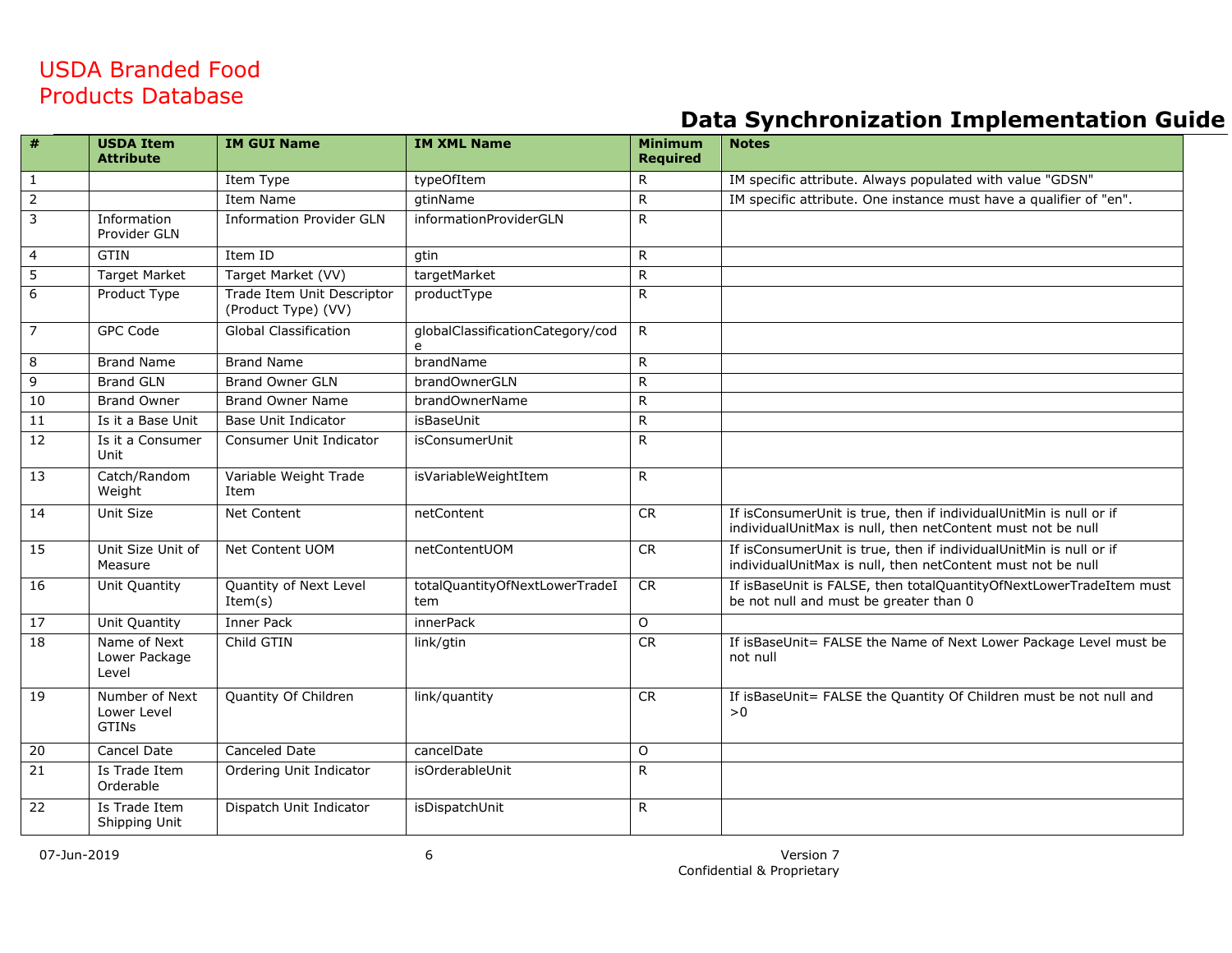| 23              | Is Trade Item<br>Invoice Unit        | Invoice Unit Indicator                         | isInvoiceUnit                                 | $\mathsf{R}$ |                                                                                                                           |
|-----------------|--------------------------------------|------------------------------------------------|-----------------------------------------------|--------------|---------------------------------------------------------------------------------------------------------------------------|
| 24              | Product Code<br>Type                 | Alternate Item<br><b>Identification Agency</b> | alternateItemIdentification/agen<br><b>CY</b> | $\mathsf{R}$ | If isConsumerUnit is true, then There must be one interation of<br>alternateItemIdentification/agency popualted with "90" |
| $\overline{25}$ | Product Code                         | Alternate Item<br>Identification ID            | alternateItemIdentification/id                | $\mathsf{R}$ | If alternateItemIdentification/id is not null, then<br>alternateItemIdentification/agency must not be null                |
| 26              | <b>GTIN Type</b>                     | GS1 Trade Item ID Key<br>Code                  | gs1TradeItemIdentificationKey/c<br>ode        | $\mathsf{R}$ |                                                                                                                           |
| $\overline{27}$ | <b>GTIN Type</b>                     | GS1 Trade Item ID Key<br>Value                 | qs1TradeItemIdentificationKey/v<br>alue       | $\mathsf{R}$ |                                                                                                                           |
| $\overline{28}$ | Manufacturer<br><b>GLN</b>           | Manufacturer GLN                               | manufacturer/gln                              | $\mathsf{R}$ |                                                                                                                           |
| 29              | Manufacturer<br>Name                 | Manufacturer Name                              | manufacturer/name                             | R.           |                                                                                                                           |
| 30              | English Product<br>Name Long         | <b>Product Description</b>                     | productDescription                            | $\mathsf{R}$ | One instance must have a qualifier of "en"                                                                                |
| 31              | <b>English Product</b><br>Name Short | Short Description / POS<br>Desc. 1             | shortDescription                              | $\mathsf{R}$ | One instance must have a qualifier of "en"                                                                                |
| 32              | <b>Functional Name</b>               | <b>Functional Name</b>                         | functionalName                                | $\mathsf{R}$ | One instance must have a qualifier of "en"                                                                                |
| 33              | Sub Brand                            | Sub Brand                                      | subBrand                                      | $\circ$      |                                                                                                                           |
| 34              | Item Availability<br>Date            | <b>Start Availability Date</b>                 | startAvailabilityDate                         | R            |                                                                                                                           |
| 35              | Vendor<br>Discontinue Date           | Discontinued Date                              | discontinuedDate                              | $\circ$      |                                                                                                                           |
| 36              | Length                               | Depth                                          | depth                                         | $\mathsf{R}$ |                                                                                                                           |
| $\overline{37}$ | Length Unit of<br>Measure            | Depth UOM                                      | depthUOM                                      | R.           |                                                                                                                           |
| $\overline{38}$ | Height                               | Height                                         | height                                        | $\mathsf{R}$ |                                                                                                                           |
| 39              | Height Unit of<br>Measure            | Height UOM                                     | heightUOM                                     | $\mathsf{R}$ |                                                                                                                           |
| 40              | Width                                | Width                                          | width                                         | R            |                                                                                                                           |
| 41              | Width Unit of<br>Measure             | Width UOM                                      | widthUOM                                      | R            |                                                                                                                           |
| 42              | Net Weight                           | Net Weight                                     | netWeight                                     | ${\sf R}$    |                                                                                                                           |
| 43              | Net Weight Unit<br>of Measure        | Net Weight UOM                                 | netWeightUOM                                  | R            |                                                                                                                           |
| 44              | Drained Weight                       | <b>Drained Weight</b>                          | drainedWeight                                 | 0            |                                                                                                                           |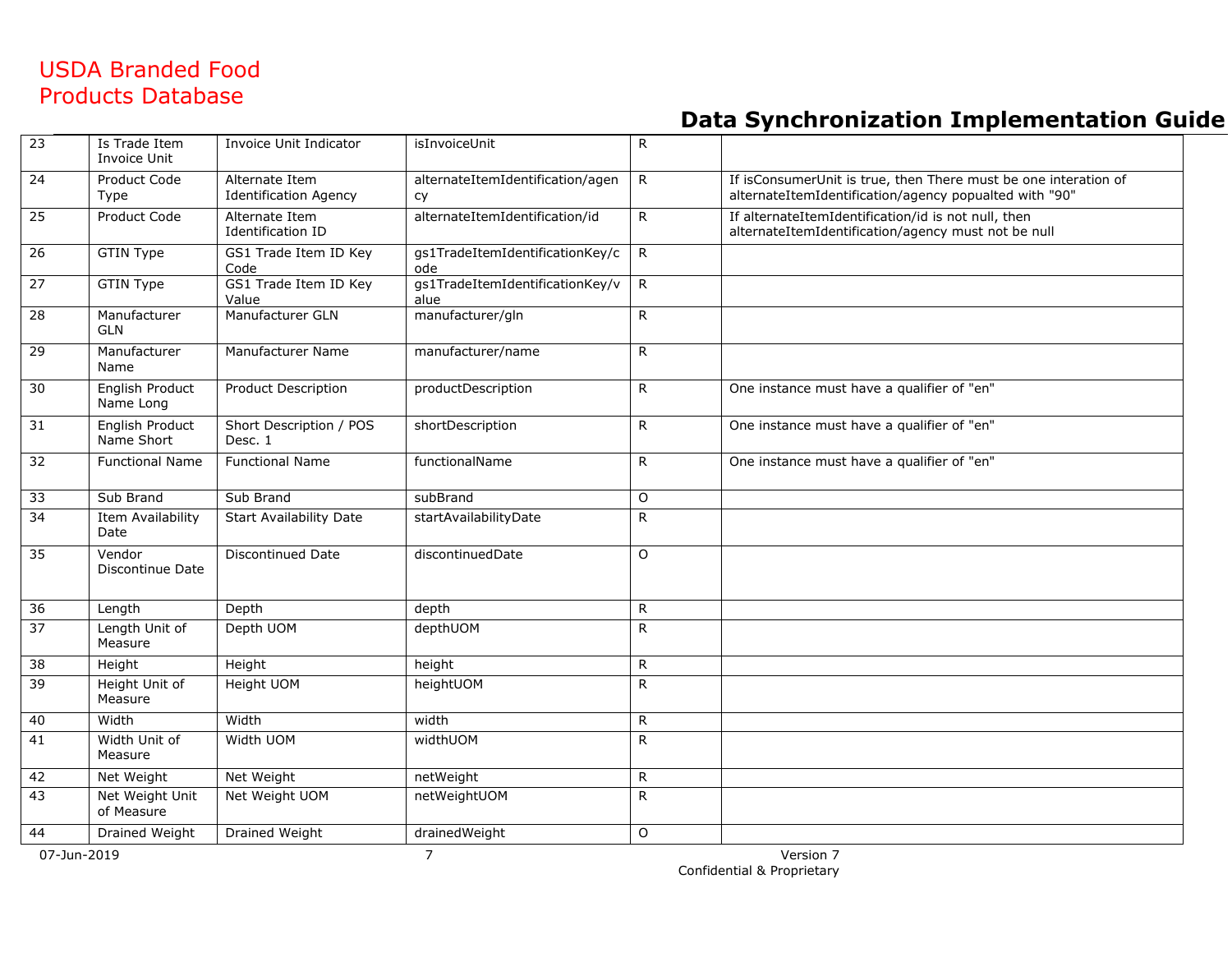| 45              | Drained Weight<br>Unit of Measure             | Drained Weight UOM                                      | drainedWeightUOM                                              | $\circ$      |                                                                                                                                                                                                                      |
|-----------------|-----------------------------------------------|---------------------------------------------------------|---------------------------------------------------------------|--------------|----------------------------------------------------------------------------------------------------------------------------------------------------------------------------------------------------------------------|
| 46              | Individual Unit<br>Maximum                    | <b>Individual Unit Max</b>                              | individualUnitMax                                             | CR           | If isConsumerUnit is true, then if netContent is null and<br>packagingInformation/shippingContainerQuantityDescription is null<br>then either or both individual Unit Min or individual Unit Max must not be<br>null |
| 47              | Individual Unit<br>Maximum Unit of<br>Measure | Individual Unit Max UOM                                 | individualUnitMaxUOM                                          | CR           | If isConsumerUnit is true, then if netContent is null and<br>packagingInformation/shippingContainerQuantityDescription is null<br>then either or both individualUnitMin or individualUnitMax must not be<br>null     |
| 48              | Individual Unit<br>Minimum                    | Individual Unit Min                                     | individualUnitMin                                             | <b>CR</b>    | If isConsumerUnit is true, then if netContent is null and<br>packagingInformation/shippingContainerQuantityDescription is null<br>then either or both individualUnitMin or individualUnitMax must not be<br>null     |
| 49              | Individual Unit<br>Minimum Unit of<br>Measure | Individual Unit Min UOM                                 | individualUnitMinUOM                                          | <b>CR</b>    | If isConsumerUnit is true, then if netContent is null and<br>packagingInformation/shippingContainerQuantityDescription is null<br>then either or both individualUnitMin or individualUnitMax must not be<br>null     |
| 50              | Purchasing Pack<br>Size Description           | Shipping Container<br><b>Quantity Description</b>       | packagingInformation/shippingC<br>ontainerQuantityDescription | <b>CR</b>    | If isConsumerUnit is true, then if individualUnitMin is null and if<br>individualUnitMax is null and if netContent is null, then<br>packagingInformation/shippingContainerQuantityDescription must not<br>be null    |
| $\overline{51}$ | Is packaging<br>marked as<br>Returnable       | Packaging Marked<br>Returnable                          | packagingMarkedReturnable                                     | $\mathsf{R}$ |                                                                                                                                                                                                                      |
| $\overline{52}$ | Number of Units<br>/ Inner                    | Quantity of Next Level<br><b>GTIN within Inner Pack</b> | quantityOfNextLevelWithinInner<br>Pack                        | <b>CR</b>    | If isBaseUnit is FALSE, then quantityOfNextLowerTradeItem must be<br>not null and must be greater than 0                                                                                                             |
| $\overline{53}$ | <b>Brand</b><br>Distribution Type             | <b>Brand Distribution Trade</b><br>Item Type            | brandDistributionTradeItemType                                | $\circ$      |                                                                                                                                                                                                                      |
| 54              | Shelf Life from<br>Production                 | Min Product Lifespan from<br>Production (Days)          | minimumTradeItemLifespanFro<br>mProduction                    | $\circ$      |                                                                                                                                                                                                                      |
| 55              | <b>Brand</b><br>Distribution Type             | <b>Brand Distribution Type</b>                          | brandDistributionType                                         | $\circ$      |                                                                                                                                                                                                                      |
| $\overline{56}$ | Ingredients                                   | <b>Ingredient Statement</b>                             | ingredientStatement                                           | $\mathsf{R}$ | One instance must have a qualifier of "en"                                                                                                                                                                           |
| 57              | Ingredients                                   | <b>Ingredient Name</b>                                  | ingredientName                                                | O            | One instance must have a qualifier of "en".                                                                                                                                                                          |
| $\overline{58}$ | Ingredients                                   | <b>Ingredient Sequence</b>                              | ingredientSequence                                            | <b>CR</b>    | Required if ingredientName is provided.                                                                                                                                                                              |
| 59              | <b>Nutrient Relevant</b><br>Data Provided     | Nutrient Relevant Data<br>Provided?                     | nutrientRelevantDataProvided                                  | $\Omega$     | If nutrientRelevantDataProvided is true, then ignore all validations for<br>attributes in the nutrientInformation group                                                                                              |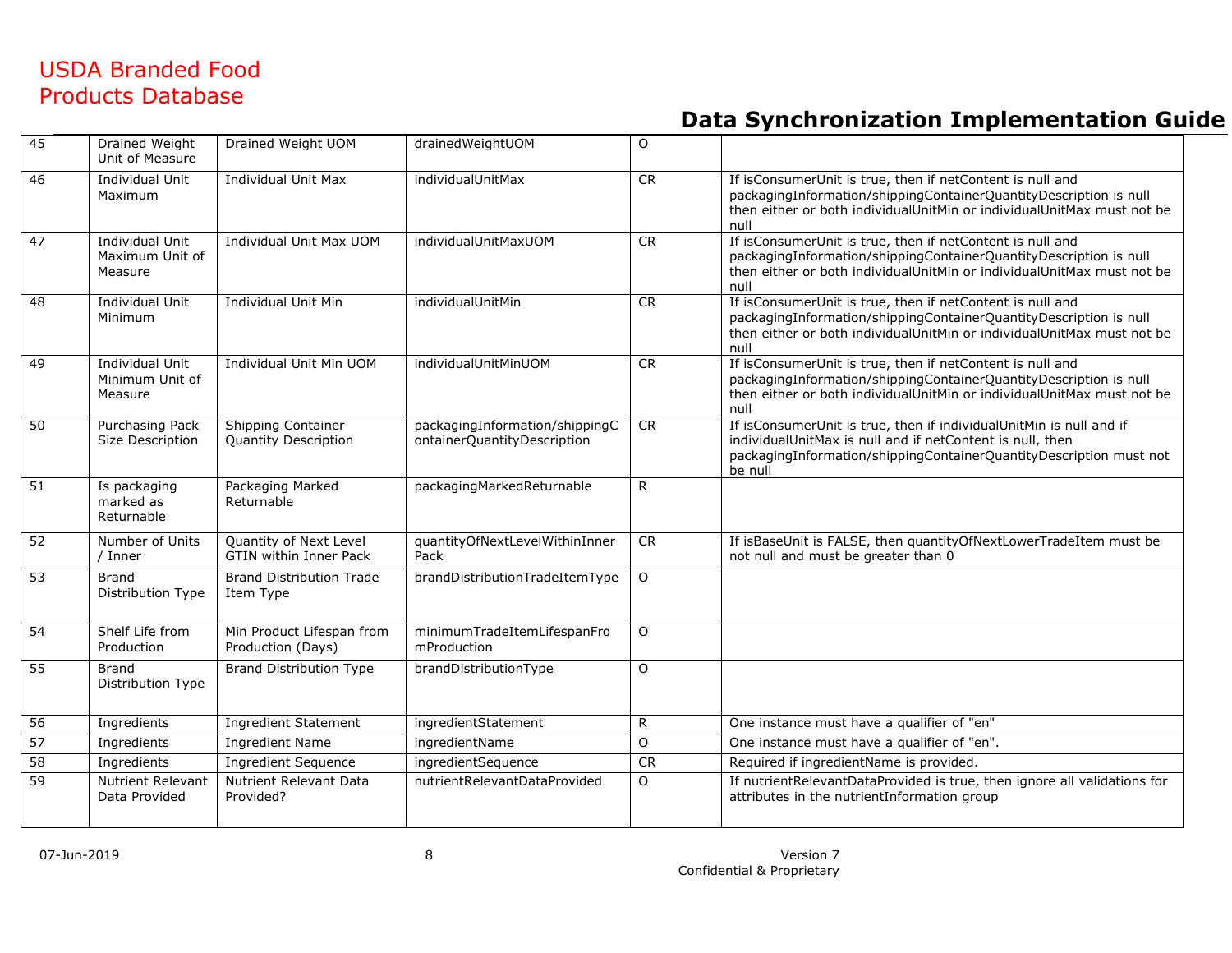| 60 | Preparation State                                    | <b>Preparation State</b>                           | nutrientInformation/preparation<br><b>StateCode</b>                 | $\mathsf{R}$   |                                                                                                                                                                                                                                                                                                                                                                                                                                                      |
|----|------------------------------------------------------|----------------------------------------------------|---------------------------------------------------------------------|----------------|------------------------------------------------------------------------------------------------------------------------------------------------------------------------------------------------------------------------------------------------------------------------------------------------------------------------------------------------------------------------------------------------------------------------------------------------------|
| 61 | Serving Size                                         | Serving Size                                       | nutrientInformation/servingSize                                     | $\mathsf{R}$   |                                                                                                                                                                                                                                                                                                                                                                                                                                                      |
| 62 | Serving Size Unit<br>of Measure                      | Serving Size UOM                                   | nutrientInformation/servingSize<br><b>UOM</b>                       | $\mathsf{R}$   |                                                                                                                                                                                                                                                                                                                                                                                                                                                      |
| 63 | Household<br>Serving Size                            | Serving Size Description                           | nutrientInformation/servingSize<br>Description                      | R              | One instance must have a qualifier of "en"                                                                                                                                                                                                                                                                                                                                                                                                           |
| 64 | <b>Nutrient Basis</b><br>Quantity Type<br>Code       | <b>Nutrient Basis Quantity</b><br><b>Type Code</b> | nutrientInformation/nutrientBasi<br>sQuantityTypeCode               | $\mathsf{R}$   | It is recommended to have at least one instance of the<br>nutrientInformation/nutrientBasisQuantityTypeCode to be<br>BY_MEASURE                                                                                                                                                                                                                                                                                                                      |
| 65 | <b>Nutrient Basis</b><br>Quantity                    | Nutrient Basis Quantity                            | nutrientInformation/nutrientBasi<br>sQuantity                       | $\mathsf{R}$   | It is recommended to have one instance of the qualifier for<br>nutrientInformation/nutrientBasisQuantity be either GRM or OZI or<br>OZA or MLT and the number be 100.                                                                                                                                                                                                                                                                                |
| 66 | <b>Nutrient Basis</b><br>Quantity Unit of<br>Measure | Nutrient Basis Quantity<br>Unit of Measure         | nutrientInformation/nutrientBasi<br>sQuantityUOM                    | $\mathsf{R}$   | It is recommended to have one instance of the qualifier for<br>nutrientInformation/nutrientBasisQuantity be either GRM or OZI or<br>OZA or MLT and the number be 100.                                                                                                                                                                                                                                                                                |
| 67 |                                                      | Nutrient Format Type Code<br>Reference Code        | nutrientFormatTypeCodeReferen<br>ce/code                            | $\circ$        | This attribute is used to indicate different format of Nutrion Facts<br>Panel (NFP). Once populated, specific validations would be trigger to<br>ensure required nutrition information is provided per NFP format.                                                                                                                                                                                                                                   |
| 68 | <b>USDA Nutrient</b><br>Database $#$                 | <b>Food Composition Code</b>                       | foodBeverageComposition/foodB<br>everageCompositionCode             | $\overline{O}$ | If foodBeverageComposition/foodBeverageCompositionCode is not<br>null, then<br>foodBeverageComposition/foodBeverageCompositionDatabaseCode<br>must not be null<br>If foodBeverageComposition/foodBeverageCompositionDatabaseCode<br>is "USDA" and<br>foodBeverageComposition/foodBeverageCompositionCode is not null,<br>then ALL validations against attributes in the nutrientInformatiuon                                                         |
| 69 | <b>USDA Nutrient</b><br>Database $#$                 | Food Composition Agency<br>Name Code               | foodBeverageComposition/foodB<br>everageCompositionDatabaseCo<br>de | $\circ$        | group are to be janored.<br>If foodBeverageComposition/foodBeverageCompositionDatabaseCode<br>is "USDA" and<br>foodBeverageComposition/foodBeverageCompositionCode is not null,<br>then ALL validations against attributes in the nutrientInformatiuon<br>group are to be ignored.<br>If foodBeverageComposition/foodBeverageCompositionCode is not<br>null, then<br>foodBeverageComposition/foodBeverageCompositionDatabaseCode<br>must not be null |
| 70 | Preparation and<br>Cooking<br>Suggestions            | Preparation Instructions                           | foodAndBevPreparationInfo/prep<br>arationInstructions               | $\circ$        |                                                                                                                                                                                                                                                                                                                                                                                                                                                      |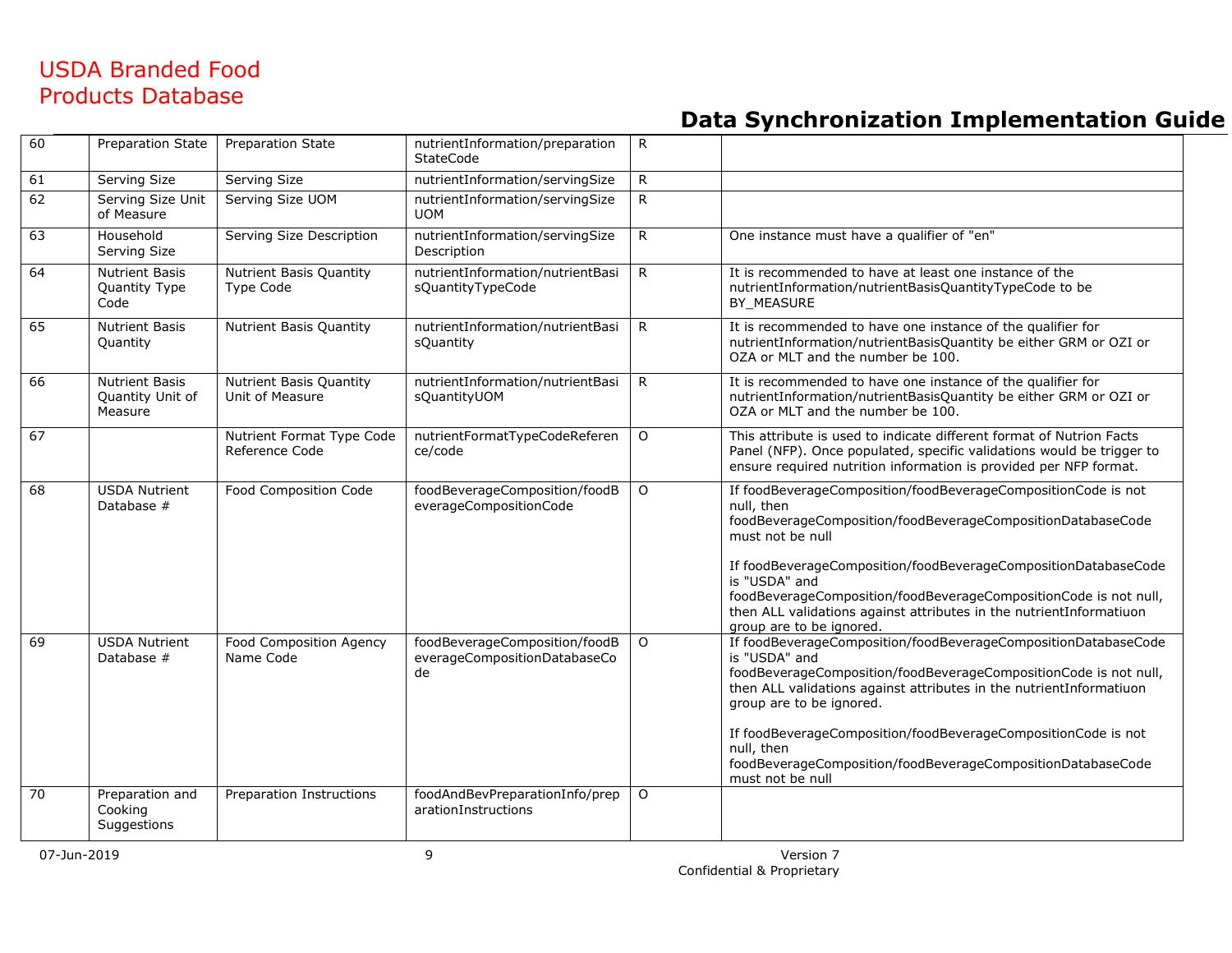| $\overline{71}$ | Serving Size<br>Weight in Grams | Serving Size Gram Weight                                           | servingSizeGramWeight                                                                      | $\Omega$     |                                                                                                                                                                                                                            |
|-----------------|---------------------------------|--------------------------------------------------------------------|--------------------------------------------------------------------------------------------|--------------|----------------------------------------------------------------------------------------------------------------------------------------------------------------------------------------------------------------------------|
| $\overline{72}$ | Added Sugar                     | <b>Measurement Precision</b>                                       | nutrientInformation/nutrientDet<br>ail/measurementPrecisionCode                            | <b>CR</b>    | If nutrientInformation/nutrientDetail/quantityContained is not null,<br>then nutrientInformation/nutrientDetail/measurementPrecisionCode<br>must not be null                                                               |
|                 |                                 | Nutrient Quantity<br>Contained                                     | nutrientInformation/nutrientDet<br>ail/quantityContained                                   | <b>CR</b>    | If nutrientInformation/nutrientDetail/nutrientTypeCode is SUGAD,<br>then nutrientInformation/nutrientDetail/guantityContained must not<br>be null                                                                          |
|                 |                                 | Nutrient Type Code                                                 | nutrientInformation/nutrientDet<br>ail/nutrientTypeCode                                    | $\circ$      |                                                                                                                                                                                                                            |
| 73              | Caffeine (mg)                   | <b>Measurement Precision</b>                                       | nutrientInformation/nutrientDet<br>ail/measurementPrecisionCode                            | <b>CR</b>    | If nutrientInformation/nutrientDetail/quantityContained is not null,<br>then nutrientInformation/nutrientDetail/measurementPrecisionCode<br>must not be null                                                               |
|                 |                                 | Nutrient Quantity<br>Contained                                     | nutrientInformation/nutrientDet<br>ail/quantityContained                                   | <b>CR</b>    | If nutrientInformation/nutrientDetail/nutrientTypeCode is CAFFN, then<br>nutrientInformation/nutrientDetail/quantityContained must not be null                                                                             |
|                 |                                 | Nutrient Type Code                                                 | nutrientInformation/nutrientDet<br>ail/nutrientTypeCode                                    | $\circ$      |                                                                                                                                                                                                                            |
| 74              | Calcium % RDI<br><b>USA</b>     | Percentage of Daily Value<br>Intake                                | nutrientInformation/nutrientDet<br>ail/dailyValueIntakePercent                             | <b>CR</b>    | If nutrientInformation/nutrientBasisQuantityTypeCode is BY_SERVING<br>and nutrientInformation/nutrientDetail/nutrientTypeCode is CA then<br>nutrientInformation/nutrientDetail/dailyValueIntakePercent must not<br>be null |
|                 |                                 | Nutrient Type Code                                                 | nutrientInformation/nutrientDet<br>ail/nutrientTypeCode                                    | R            | If isConsumerUnit is true, then There must exist one instance of<br>nutrientInformation/nutrientDetail/nutrientTypeCode with a value of<br>CA for each loop of nutrientInformation                                         |
|                 |                                 | Daily Value Intake Percent<br><b>Measurement Precision</b><br>Code | nutrientInformation/nutrientDet<br>ail/dailyValueIntakePercentMeas<br>urementPrecisionCode | <b>CR</b>    | If nutrientInformation/nutrientDetail/dailyValueIntakePercent is not<br>null, then<br>nutrientInformation/nutrientDetail/dailyValueIntakePercentMeasureme<br>ntPrecisionCode must not be null                              |
| 75              | Calcium (mg)                    | <b>Measurement Precision</b>                                       | nutrientInformation/nutrientDet<br>ail/measurementPrecisionCode                            | <b>CR</b>    | If nutrientInformation/nutrientDetail/quantityContained is not null,<br>then nutrientInformation/nutrientDetail/measurementPrecisionCode<br>must not be null                                                               |
|                 |                                 | Nutrient Type Code                                                 | nutrientInformation/nutrientDet<br>ail/nutrientTypeCode                                    | $\mathsf{R}$ | If isConsumerUnit is true, then There must exist one instance of<br>nutrientInformation/nutrientDetail/nutrientTypeCode with a value of<br>CA for each loop of nutrientInformation                                         |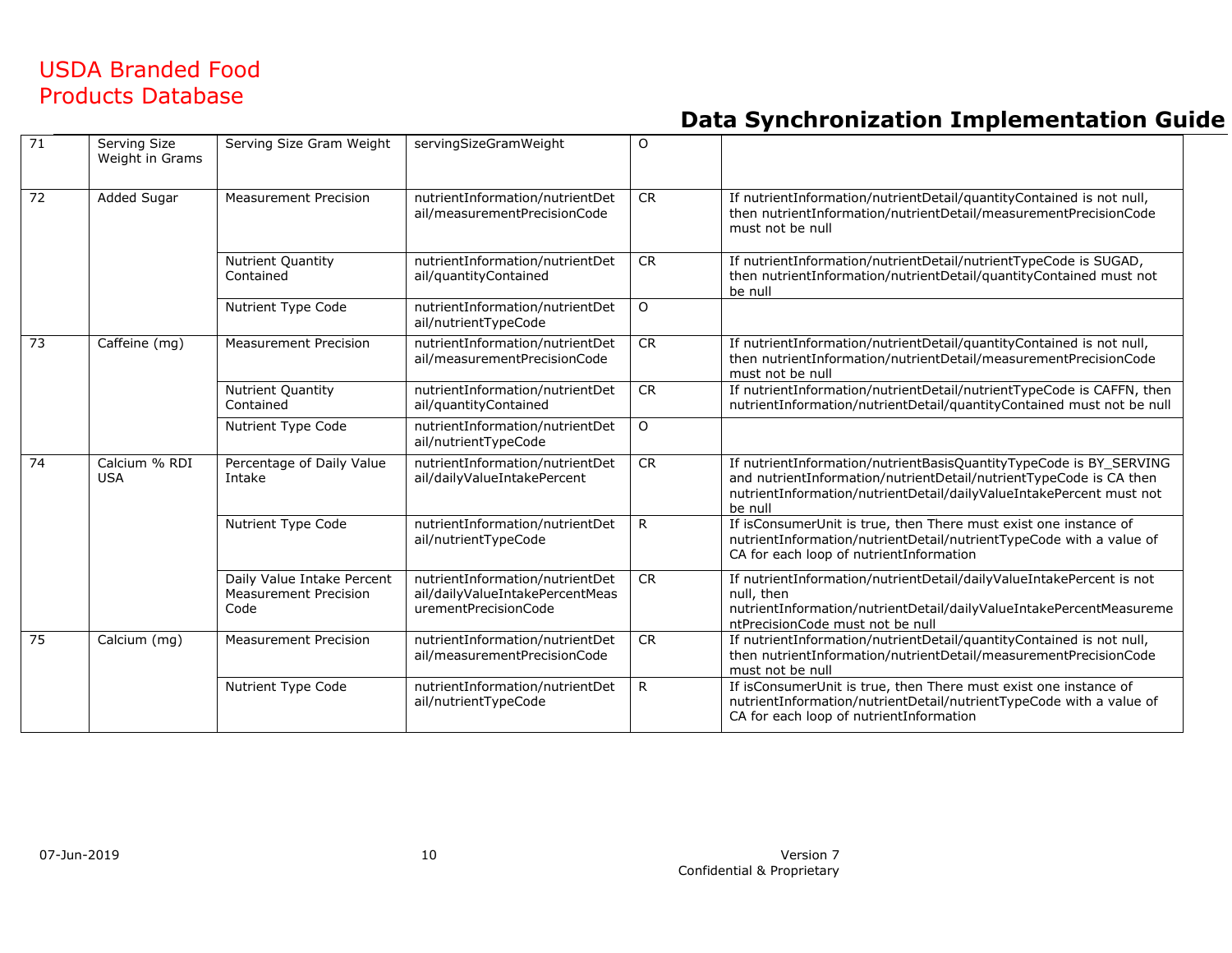|    |                            | Nutrient Quantity<br>Contained        | nutrientInformation/nutrientDet<br>ail/quantityContained        | <b>CR</b>    | If nutrientInformation/nutrientBasisQuantityTypeCode is BY_SERVING<br>and nutrientInformation/nutrientDetail/nutrientTypeCode is CA then<br>Where nutrientFormatTypeCodeReference/code is<br>US_FDA_NFP_2020_STANDARD, US_FDA_NFP_2020_TABULAR,<br>US_FDA_NFP_2020_STANDARD_VOLUNTARY_ELEMENTS,<br>US_FDA_NFP_2020_STANDARD_SIDE_BY_SIDE,<br>US_FDA_NFP_2020_AGGREGATE,<br>US_FDA_NFP_2020_DUAL_COLUMN,<br>US_FDA_NFP_2020_DUAL_COLUMN_TWO_FORMS,<br>US_FDA_NFP_2020_TABULAR_DUAL_COLUMN,<br>US_FDA_NFP_2020_SIMPLIFIED,<br>US_FDA_NFP_2020_STANDARD_INFANTS_TO_12_MONTHS,<br>US_FDA_NFP_2020_STANDARD_CHILDREN_1_3_YEARS,<br>US_FDA_NFP_2020_TABULAR_SMALL_PACKAGES,<br>US_FDA_NFP_2020_LINEAR_SMALL_PACKAGES,<br>nutrientInformation/nutrientDetail/quantityContained and<br>nutrientInformation/nutrientDetail/measurementPrecisionCode must<br>not be null<br>If nutrientInformation/nutrientBasisQuantityTypeCode is BY_MEASURE<br>and nutrientInformation/nutrientDetail/nutrientTypeCode is CA then<br>nutrientInformation/nutrientDetail/quantityContained and<br>nutrientInformation/nutrientDetail/measurementPrecisionCode must<br>not be null |
|----|----------------------------|---------------------------------------|-----------------------------------------------------------------|--------------|-----------------------------------------------------------------------------------------------------------------------------------------------------------------------------------------------------------------------------------------------------------------------------------------------------------------------------------------------------------------------------------------------------------------------------------------------------------------------------------------------------------------------------------------------------------------------------------------------------------------------------------------------------------------------------------------------------------------------------------------------------------------------------------------------------------------------------------------------------------------------------------------------------------------------------------------------------------------------------------------------------------------------------------------------------------------------------------------------------------------------------------------------------------|
| 76 | Calories (Cal)             | Nutrient Type Code                    | nutrientInformation/nutrientDet<br>ail/nutrientTypeCode         | $\mathsf{R}$ | If isConsumerUnit is true, then There must exist one instance of<br>nutrientInformation/nutrientDetail/nutrientTypeCode with a value of<br><b>ENER- or ENERA or ENERC</b>                                                                                                                                                                                                                                                                                                                                                                                                                                                                                                                                                                                                                                                                                                                                                                                                                                                                                                                                                                                 |
|    |                            | <b>Measurement Precision</b>          | nutrientInformation/nutrientDet<br>ail/measurementPrecisionCode | $\mathsf{R}$ | If nutrientInformation/nutrientDetail/quantityContained is not null,<br>then nutrientInformation/nutrientDetail/measurementPrecisionCode<br>must not be null                                                                                                                                                                                                                                                                                                                                                                                                                                                                                                                                                                                                                                                                                                                                                                                                                                                                                                                                                                                              |
|    |                            | <b>Nutrient Quantity</b><br>Contained | nutrientInformation/nutrientDet<br>ail/quantityContained        | R            | If nutrientInformation/nutrientDetail/nutrientTypeCode is ENER- or<br>ENERA or ENERC, then<br>nutrientInformation/nutrientDetail/quantityContained must not be null                                                                                                                                                                                                                                                                                                                                                                                                                                                                                                                                                                                                                                                                                                                                                                                                                                                                                                                                                                                       |
| 77 | Calories from Fat<br>(Cal) | Nutrient Type Code                    | nutrientInformation/nutrientDet<br>ail/nutrientTypeCode         | <b>CR</b>    | If isConsumerUnit is true, then Required-Where<br>nutrientFormatTypeCodeReference/code is<br>US FDA NFP PRE 2020 AGGREGATE,<br>US_FDA_NFP_PRE_2020_STANDARD,<br>US_FDA_NFP_PRE_2020_TABULAR,<br>US_FDA_NFP_PRE_2020_DUAL_COLUMN,<br>US_FDA_NFP_PRE_2020_LINEAR, then one instance of<br>nutrientInformation/nutrientDetail/nutrientTypeCode must be ENERPF<br>for each loop of nutrientInformation                                                                                                                                                                                                                                                                                                                                                                                                                                                                                                                                                                                                                                                                                                                                                        |
|    |                            | <b>Measurement Precision</b>          | nutrientInformation/nutrientDet<br>ail/measurementPrecisionCode | <b>CR</b>    | If nutrientInformation/nutrientDetail/quantityContained is not null,<br>then nutrientInformation/nutrientDetail/measurementPrecisionCode<br>must not be null                                                                                                                                                                                                                                                                                                                                                                                                                                                                                                                                                                                                                                                                                                                                                                                                                                                                                                                                                                                              |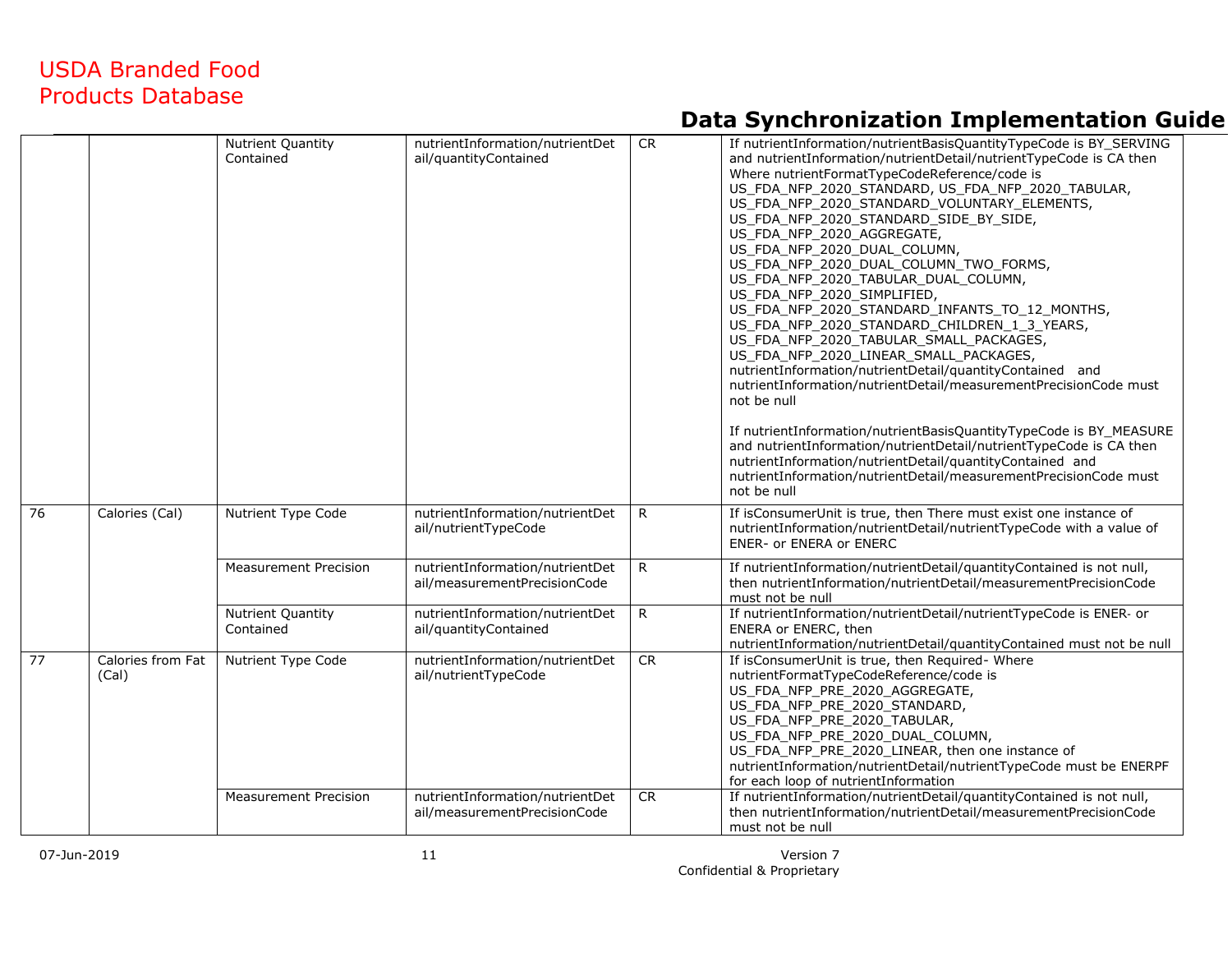|                 |                                 | Nutrient Quantity<br>Contained                                     | nutrientInformation/nutrientDet<br>ail/quantityContained                                   | <b>CR</b>    | If nutrientInformation/nutrientDetail/nutrientTypeCode is ENERPF,<br>then nutrientInformation/nutrientDetail/quantityContained must not<br>be null                                                                                                                     |
|-----------------|---------------------------------|--------------------------------------------------------------------|--------------------------------------------------------------------------------------------|--------------|------------------------------------------------------------------------------------------------------------------------------------------------------------------------------------------------------------------------------------------------------------------------|
| $\overline{78}$ | Carbohydrates                   | Nutrient Type Code                                                 | nutrientInformation/nutrientDet<br>ail/nutrientTypeCode                                    | $\mathsf{R}$ | If isConsumerUnit is true, then There must exist one instance of<br>nutrientInformation/nutrientDetail/nutrientTypeCode with a value of<br>CHO- for each loop of nutrientInformation                                                                                   |
|                 |                                 | Measurement Precision                                              | nutrientInformation/nutrientDet<br>ail/measurementPrecisionCode                            | $\mathsf{R}$ | If nutrientInformation/nutrientDetail/quantityContained is not null,<br>then nutrientInformation/nutrientDetail/measurementPrecisionCode<br>must not be null                                                                                                           |
|                 |                                 | Nutrient Quantity<br>Contained                                     | nutrientInformation/nutrientDet<br>ail/quantityContained                                   | $\mathsf{R}$ | If nutrientInformation/nutrientDetail/nutrientTypeCode is CHO-, then<br>nutrientInformation/nutrientDetail/quantityContained must not be null                                                                                                                          |
| 79              | Carbohydrates %<br>RDI USA      | Percentage of Daily Value<br>Intake                                | nutrientInformation/nutrientDet<br>ail/dailyValueIntakePercent                             | <b>CR</b>    | If nutrientInformation/nutrientBasisQuantityTypeCode is BY_SERVING<br>and nutrientInformation/nutrientDetail/nutrientTypeCode is CHO-,<br>then nutrientInformation/nutrientDetail/dailyValueIntakePercent must<br>not be null                                          |
|                 |                                 | Nutrient Type Code                                                 | nutrientInformation/nutrientDet<br>ail/nutrientTypeCode                                    | $\mathsf{R}$ | If isConsumerUnit is true, then There must exist one instance of<br>nutrientInformation/nutrientDetail/nutrientTypeCode with a value of<br>CHO-                                                                                                                        |
|                 |                                 | Daily Value Intake Percent<br><b>Measurement Precision</b><br>Code | nutrientInformation/nutrientDet<br>ail/dailyValueIntakePercentMeas<br>urementPrecisionCode | <b>CR</b>    | If nutrientInformation/nutrientDetail/dailyValueIntakePercent is not<br>null, then<br>nutrientInformation/nutrientDetail/dailyValueIntakePercentMeasureme<br>ntPrecisionCode must not be null                                                                          |
| 80              | Cholesterol %<br><b>RDI USA</b> | Percentage of Daily Value<br>Intake                                | nutrientInformation/nutrientDet<br>ail/dailyValueIntakePercent                             | CR           | If nutrientInformation/nutrientBasisQuantityTypeCode is BY_SERVING<br>and nutrientInformation/nutrientDetail/nutrientTypeCode is CHOLM or<br>CHOLME or CHOLC or CHOLE or CHOL-, then<br>nutrientInformation/nutrientDetail/dailyValueIntakePercent must not<br>be null |
|                 |                                 | Nutrient Type Code                                                 | nutrientInformation/nutrientDet<br>ail/nutrientTypeCode                                    | R            | If isConsumerUnit is true, then There must exist one instance of<br>nutrientInformation/nutrientDetail/nutrientTypeCode with a value of<br>CHOLM or CHOLME or CHOLC or CHOLE or CHOL-                                                                                  |
|                 |                                 | Daily Value Intake Percent<br><b>Measurement Precision</b><br>Code | nutrientInformation/nutrientDet<br>ail/dailyValueIntakePercentMeas<br>urementPrecisionCode | <b>CR</b>    | If nutrientInformation/nutrientDetail/dailyValueIntakePercent is not<br>null, then<br>nutrientInformation/nutrientDetail/dailyValueIntakePercentMeasureme<br>ntPrecisionCode must not be null                                                                          |
| 81              | Cholesterol (mg)                | Nutrient Type Code                                                 | nutrientInformation/nutrientDet<br>ail/nutrientTypeCode                                    | R            | If isConsumerUnit is true, then There must exist one instance of<br>nutrientInformation/nutrientDetail/nutrientTypeCode with a value of<br>CHOLM or CHOLME or CHOLC or CHOLE or CHOL-                                                                                  |
|                 |                                 | <b>Measurement Precision</b>                                       | nutrientInformation/nutrientDet<br>ail/measurementPrecisionCode                            | R            | If nutrientInformation/nutrientDetail/quantityContained is not null,<br>then nutrientInformation/nutrientDetail/measurementPrecisionCode<br>must not be null                                                                                                           |
|                 |                                 | Nutrient Quantity<br>Contained                                     | nutrientInformation/nutrientDet<br>ail/quantityContained                                   | $\mathsf{R}$ | if nutrientInformation/nutrientDetail/nutrientTypeCode is CHOLM or<br>CHOLME or CHOLC or CHOLE or CHOL-, then<br>nutrientInformation/nutrientDetail/quantityContained must not be null                                                                                 |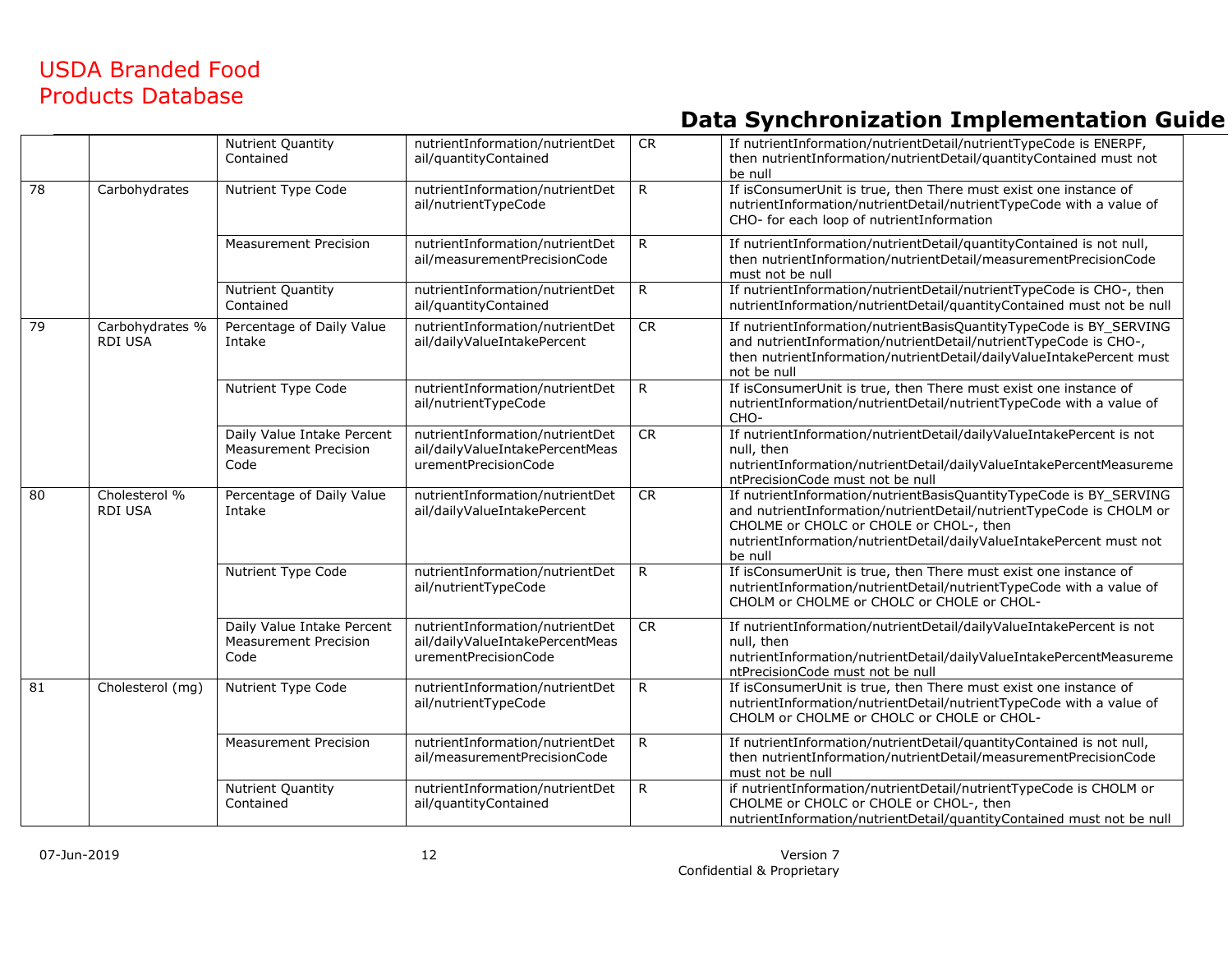| 82 | Copper % RDI<br><b>USA</b>          | Percentage of Daily Value<br>Intake                                | nutrientInformation/nutrientDet<br>ail/dailyValueIntakePercent                             | ${\sf CR}$ | If nutrientInformation/nutrientBasisQuantityTypeCode is BY_SERVING<br>and nutrientInformation/nutrientDetail/nutrientTypeCode is CU, then<br>nutrientInformation/nutrientDetail/dailyValueIntakePercent must not<br>be null     |
|----|-------------------------------------|--------------------------------------------------------------------|--------------------------------------------------------------------------------------------|------------|---------------------------------------------------------------------------------------------------------------------------------------------------------------------------------------------------------------------------------|
|    |                                     | Daily Value Intake Percent<br><b>Measurement Precision</b><br>Code | nutrientInformation/nutrientDet<br>ail/dailyValueIntakePercentMeas<br>urementPrecisionCode | CR         | If nutrientInformation/nutrientDetail/dailyValueIntakePercent is not<br>null, then<br>nutrientInformation/nutrientDetail/dailyValueIntakePercentMeasureme<br>ntPrecisionCode must not be null                                   |
|    |                                     | Nutrient Type Code                                                 | nutrientInformation/nutrientDet<br>ail/nutrientTypeCode                                    | $\circ$    |                                                                                                                                                                                                                                 |
| 83 | <b>Insoluble Fibre</b>              | <b>Measurement Precision</b>                                       | nutrientInformation/nutrientDet<br>ail/measurementPrecisionCode                            | CR         | If nutrientInformation/nutrientDetail/quantityContained is not null,<br>then nutrientInformation/nutrientDetail/measurementPrecisionCode<br>must not be null                                                                    |
|    |                                     | Nutrient Quantity<br>Contained                                     | nutrientInformation/nutrientDet<br>ail/quantityContained                                   | CR         | If nutrientInformation/nutrientDetail/nutrientTypeCode is FIBINS, then<br>nutrientInformation/nutrientDetail/quantityContained must not be null                                                                                 |
|    |                                     | Nutrient Type Code                                                 | nutrientInformation/nutrientDet<br>ail/nutrientTypeCode                                    | $\circ$    |                                                                                                                                                                                                                                 |
| 84 | Insoluble Fibre %<br><b>RDI USA</b> | Percentage of Daily Value<br>Intake                                | nutrientInformation/nutrientDet<br>ail/dailyValueIntakePercent                             | CR         | If nutrientInformation/nutrientBasisQuantityTypeCode is BY_SERVING<br>and nutrientInformation/nutrientDetail/nutrientTypeCode is FIBINS,<br>then nutrientInformation/nutrientDetail/dailyValueIntakePercent must<br>not be null |
|    |                                     | Daily Value Intake Percent<br><b>Measurement Precision</b><br>Code | nutrientInformation/nutrientDet<br>ail/dailyValueIntakePercentMeas<br>urementPrecisionCode | <b>CR</b>  | If nutrientInformation/nutrientDetail/dailyValueIntakePercent is not<br>null, then<br>nutrientInformation/nutrientDetail/dailyValueIntakePercentMeasureme<br>ntPrecisionCode must not be null                                   |
|    |                                     | Nutrient Type Code                                                 | nutrientInformation/nutrientDet<br>ail/nutrientTypeCode                                    | O          |                                                                                                                                                                                                                                 |
| 85 | Iodine % RDI<br><b>USA</b>          | Percentage of Daily Value<br>Intake                                | nutrientInformation/nutrientDet<br>ail/dailyValueIntakePercent                             | CR         | If nutrientInformation/nutrientBasisQuantityTypeCode is BY_SERVING<br>and nutrientInformation/nutrientDetail/nutrientTypeCode is ID then<br>nutrientInformation/nutrientDetail/dailyValueIntakePercent must not<br>be null      |
|    |                                     | Daily Value Intake Percent<br><b>Measurement Precision</b><br>Code | nutrientInformation/nutrientDet<br>ail/dailyValueIntakePercentMeas<br>urementPrecisionCode | CR         | If nutrientInformation/nutrientDetail/dailyValueIntakePercent is not<br>null, then<br>nutrientInformation/nutrientDetail/dailyValueIntakePercentMeasureme<br>ntPrecisionCode must not be null                                   |
|    |                                     | Nutrient Type Code                                                 | nutrientInformation/nutrientDet<br>ail/nutrientTypeCode                                    | O          |                                                                                                                                                                                                                                 |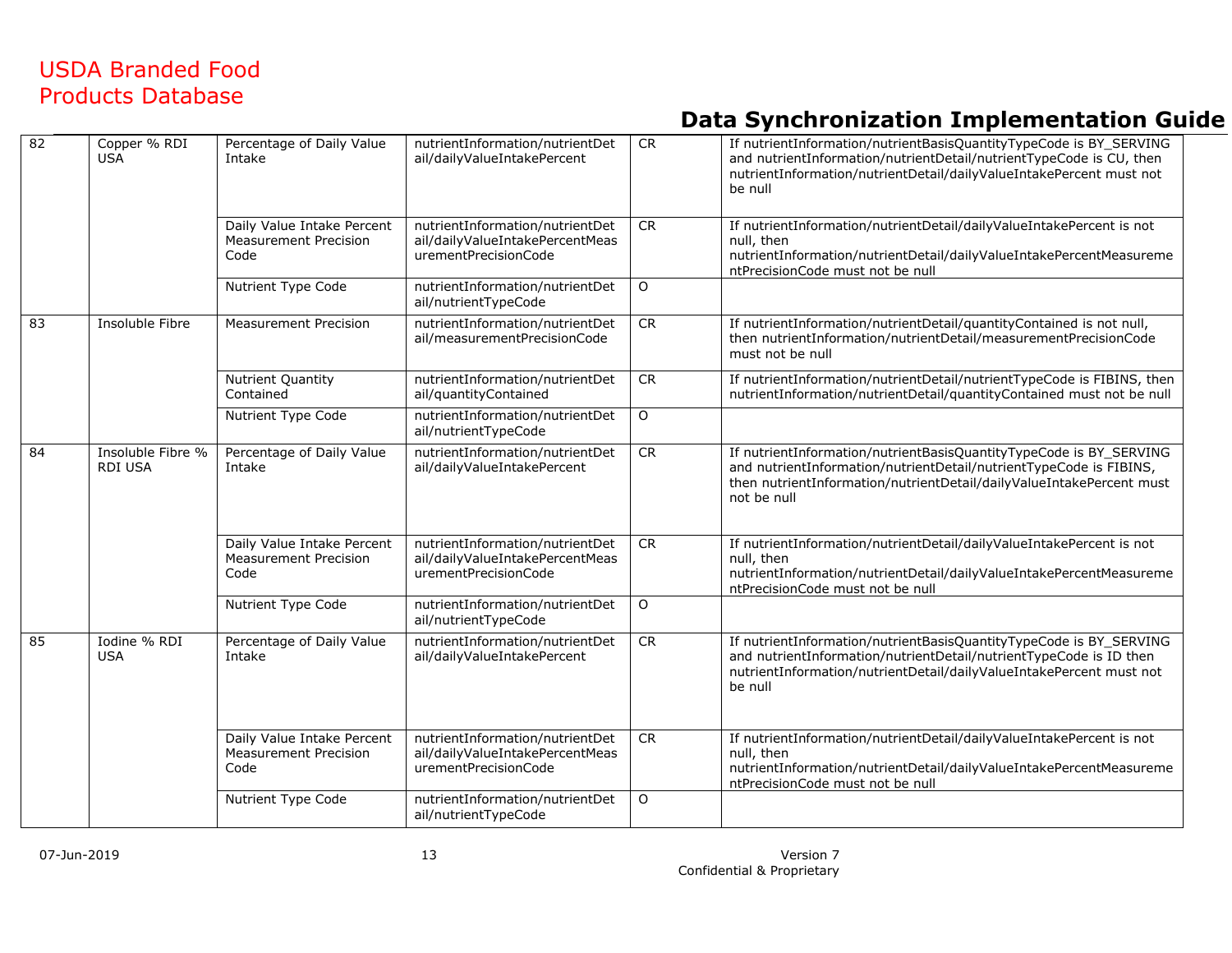| 87 | Iron % RDI USA | Percentage of Daily Value<br>Intake                                | nutrientInformation/nutrientDet<br>ail/dailyValueIntakePercent                             | ${\sf CR}$ | If nutrientInformation/nutrientBasisQuantityTypeCode is BY SERVING<br>and nutrientInformation/nutrientDetail/nutrientTypeCode is FE3+ or<br>FE2+ or FERAC or HAEM or NHAEM or FE or FEMFP, then<br>nutrientInformation/nutrientDetail/dailyValueIntakePercent must not<br>be null                                                                                                                                                                                                                                                                                                                                                                                                                                                                                                                                                                                                                                                                                                                                                                                                                                                                                                                                                                                     |
|----|----------------|--------------------------------------------------------------------|--------------------------------------------------------------------------------------------|------------|-----------------------------------------------------------------------------------------------------------------------------------------------------------------------------------------------------------------------------------------------------------------------------------------------------------------------------------------------------------------------------------------------------------------------------------------------------------------------------------------------------------------------------------------------------------------------------------------------------------------------------------------------------------------------------------------------------------------------------------------------------------------------------------------------------------------------------------------------------------------------------------------------------------------------------------------------------------------------------------------------------------------------------------------------------------------------------------------------------------------------------------------------------------------------------------------------------------------------------------------------------------------------|
|    |                | Nutrient Type Code                                                 | nutrientInformation/nutrientDet<br>ail/nutrientTypeCode                                    | R.         | If isConsumerUnit is true, then There must exist one instance of<br>nutrientInformation/nutrientDetail/nutrientTypeCode with a value of<br>FE3+ or FE2+ or FERAC or HAEM or NHAEM or FE or FEMFP                                                                                                                                                                                                                                                                                                                                                                                                                                                                                                                                                                                                                                                                                                                                                                                                                                                                                                                                                                                                                                                                      |
|    |                | Daily Value Intake Percent<br><b>Measurement Precision</b><br>Code | nutrientInformation/nutrientDet<br>ail/dailyValueIntakePercentMeas<br>urementPrecisionCode | <b>CR</b>  | If nutrientInformation/nutrientDetail/dailyValueIntakePercent is not<br>null, then<br>nutrientInformation/nutrientDetail/dailyValueIntakePercentMeasureme<br>ntPrecisionCode must not be null                                                                                                                                                                                                                                                                                                                                                                                                                                                                                                                                                                                                                                                                                                                                                                                                                                                                                                                                                                                                                                                                         |
| 88 | Iron $(mg)$    | <b>Measurement Precision</b>                                       | nutrientInformation/nutrientDet<br>ail/measurementPrecisionCode                            | CR         | If nutrientInformation/nutrientDetail/quantityContained is not null,<br>then nutrientInformation/nutrientDetail/measurementPrecisionCode<br>must not be null                                                                                                                                                                                                                                                                                                                                                                                                                                                                                                                                                                                                                                                                                                                                                                                                                                                                                                                                                                                                                                                                                                          |
|    |                | <b>Nutrient Quantity</b><br>Contained                              | nutrientInformation/nutrientDet<br>ail/quantityContained                                   | <b>CR</b>  | If nutrientInformation/nutrientBasisQuantityTypeCode is BY SERVING<br>and nutrientInformation/nutrientDetail/nutrientTypeCode is FE3+ or<br>FE2+ or FERAC or HAEM or NHAEM or FE or FEMFP then Where<br>nutrientFormatTypeCodeReference/code is<br>US_FDA_NFP_2020_STANDARD, US_FDA_NFP_2020_TABULAR,<br>US_FDA_NFP_2020_STANDARD_VOLUNTARY_ELEMENTS,<br>US_FDA_NFP_2020_STANDARD_SIDE_BY_SIDE,<br>US_FDA_NFP_2020_AGGREGATE,<br>US_FDA_NFP_2020_DUAL_COLUMN,<br>US_FDA_NFP_2020_DUAL_COLUMN_TWO_FORMS,<br>US_FDA_NFP_2020_TABULAR_DUAL_COLUMN,<br>US FDA NFP 2020 SIMPLIFIED,<br>US_FDA_NFP_2020_STANDARD_INFANTS_TO_12_MONTHS,<br>US_FDA_NFP_2020_STANDARD_CHILDREN_1_3_YEARS,<br>US_FDA_NFP_2020_TABULAR_SMALL_PACKAGES,<br>US_FDA_NFP_2020_LINEAR_SMALL_PACKAGES,<br>nutrientInformation/nutrientDetail/quantityContained and<br>nutrientInformation/nutrientDetail/measurementPrecisionCode must<br>not be null<br>If nutrientInformation/nutrientBasisQuantityTypeCode is BY_MEASURE<br>and nutrientInformation/nutrientDetail/nutrientTypeCode is FE3+ or<br>FE2+ or FERAC or HAEM or NHAEM or FE or FEMFP then<br>nutrientInformation/nutrientDetail/quantityContained and<br>nutrientInformation/nutrientDetail/measurementPrecisionCode must<br>not be null |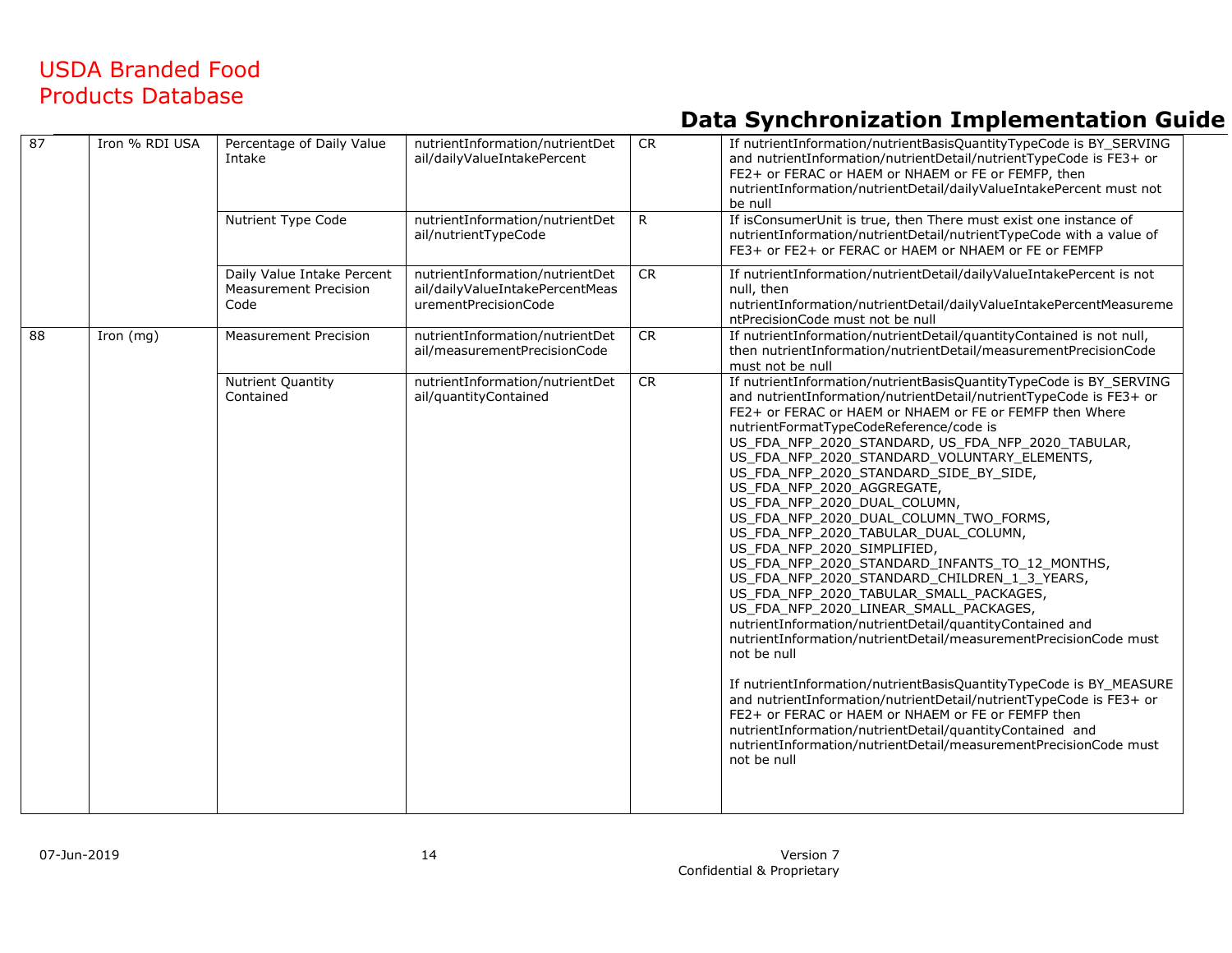|    |                               | Nutrient Type Code                                                 | nutrientInformation/nutrientDet<br>ail/nutrientTypeCode                                    | $\mathsf{R}$ | If isConsumerUnit is true, then There must exist one instance of<br>nutrientInformation/nutrientDetail/nutrientTypeCode with a value of<br>FE3+ or FE2+ or FERAC or HAEM or NHAEM or FE or FEMFP                                                   |
|----|-------------------------------|--------------------------------------------------------------------|--------------------------------------------------------------------------------------------|--------------|----------------------------------------------------------------------------------------------------------------------------------------------------------------------------------------------------------------------------------------------------|
| 89 | Magnesium %<br><b>RDI USA</b> | Percentage of Daily Value<br>Intake                                | nutrientInformation/nutrientDet<br>ail/dailyValueIntakePercent                             | <b>CR</b>    | If nutrientInformation/nutrientBasisQuantityTypeCode is BY_SERVING<br>and nutrientInformation/nutrientDetail/nutrientTypeCode is MG, then<br>nutrientInformation/nutrientDetail/dailyValueIntakePercent must not<br>be null                        |
|    |                               | Daily Value Intake Percent<br><b>Measurement Precision</b><br>Code | nutrientInformation/nutrientDet<br>ail/dailyValueIntakePercentMeas<br>urementPrecisionCode | CR           | If nutrientInformation/nutrientDetail/dailyValueIntakePercent is not<br>null, then<br>nutrientInformation/nutrientDetail/dailyValueIntakePercentMeasureme<br>ntPrecisionCode must not be null                                                      |
|    |                               | Nutrient Type Code                                                 | nutrientInformation/nutrientDet<br>ail/nutrientTypeCode                                    | $\Omega$     |                                                                                                                                                                                                                                                    |
| 90 | Monounsaturated<br>Fat(g)     | <b>Measurement Precision</b>                                       | nutrientInformation/nutrientDet<br>ail/measurementPrecisionCode                            | <b>CR</b>    | If nutrientInformation/nutrientDetail/quantityContained is not null,<br>then nutrientInformation/nutrientDetail/measurementPrecisionCode<br>must not be null                                                                                       |
|    |                               | <b>Nutrient Quantity</b><br>Contained                              | nutrientInformation/nutrientDet<br>ail/quantityContained                                   | <b>CR</b>    | If nutrientInformation/nutrientDetail/nutrientTypeCode is FAMS or<br>FAMSCIS or FAMSF, then<br>nutrientInformation/nutrientDetail/quantityContained                                                                                                |
|    |                               | Nutrient Type Code                                                 | nutrientInformation/nutrientDet<br>ail/nutrientTypeCode                                    | $\Omega$     |                                                                                                                                                                                                                                                    |
| 91 | Niacin % RDI<br><b>USA</b>    | Percentage of Daily Value<br>Intake                                | nutrientInformation/nutrientDet<br>ail/dailyValueIntakePercent                             | CR           | If nutrientInformation/nutrientBasisQuantityTypeCode is BY_SERVING<br>and nutrientInformation/nutrientDetail/nutrientTypeCode is NIA or<br>NIAEQ or NIAAVL, then<br>nutrientInformation/nutrientDetail/dailyValueIntakePercent must not<br>be null |
|    |                               | Daily Value Intake Percent<br><b>Measurement Precision</b><br>Code | nutrientInformation/nutrientDet<br>ail/dailyValueIntakePercentMeas<br>urementPrecisionCode | CR           | If nutrientInformation/nutrientDetail/dailyValueIntakePercent is not<br>null, then<br>nutrientInformation/nutrientDetail/dailyValueIntakePercentMeasureme<br>ntPrecisionCode must not be null                                                      |
|    |                               | Nutrient Type Code                                                 | nutrientInformation/nutrientDet<br>ail/nutrientTypeCode                                    | $\Omega$     |                                                                                                                                                                                                                                                    |
| 92 | Omega 3 Acids<br>(mg)         | <b>Measurement Precision</b>                                       | nutrientInformation/nutrientDet<br>ail/measurementPrecisionCode                            | <b>CR</b>    | If nutrientInformation/nutrientDetail/quantityContained is not null,<br>then nutrientInformation/nutrientDetail/measurementPrecisionCode<br>must not be null                                                                                       |
|    |                               | <b>Nutrient Quantity</b><br>Contained                              | nutrientInformation/nutrientDet<br>ail/quantityContained                                   | <b>CR</b>    | If nutrientInformation/nutrientDetail/nutrientTypeCode is FACN3 or<br>FAN3 or FAPUN3 or FAPUN3F or FAPUN3FI or FAPUN3VE, then<br>nutrientInformation/nutrientDetail/quantityContained must not be null                                             |
|    |                               | Nutrient Type Code                                                 | nutrientInformation/nutrientDet<br>ail/nutrientTypeCode                                    | $\circ$      |                                                                                                                                                                                                                                                    |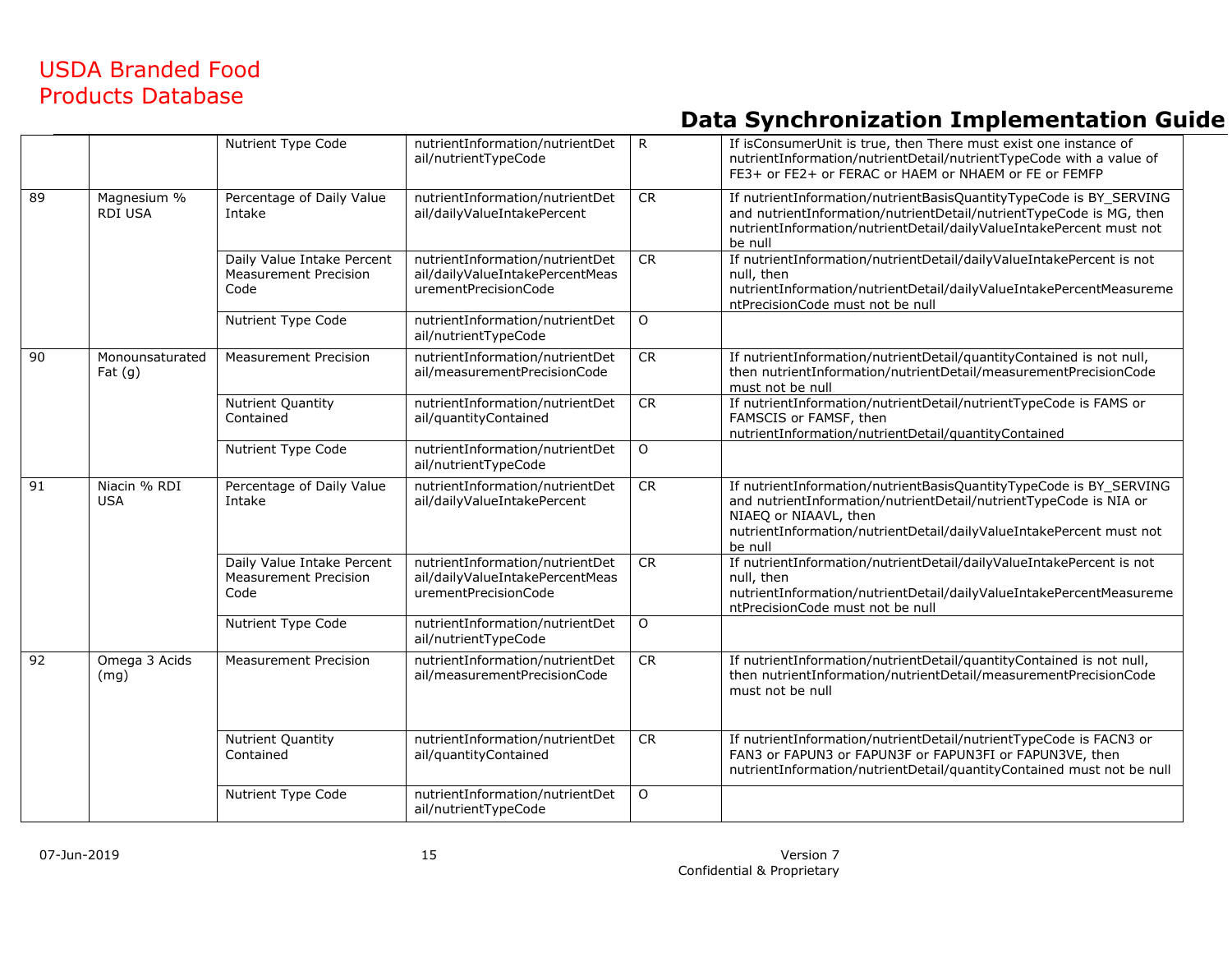| 93 | Omega 6 Acids                              | <b>Measurement Precision</b>                                       | nutrientInformation/nutrientDet                                                            | <b>CR</b>  | If nutrientInformation/nutrientDetail/quantityContained is not null,                                                                                                                                                                                             |
|----|--------------------------------------------|--------------------------------------------------------------------|--------------------------------------------------------------------------------------------|------------|------------------------------------------------------------------------------------------------------------------------------------------------------------------------------------------------------------------------------------------------------------------|
|    | (mg)                                       |                                                                    | ail/measurementPrecisionCode                                                               |            | then nutrientInformation/nutrientDetail/measurementPrecisionCode<br>must not be null                                                                                                                                                                             |
|    |                                            | <b>Nutrient Quantity</b><br>Contained                              | nutrientInformation/nutrientDet<br>ail/quantityContained                                   | CR         | If nutrientInformation/nutrientDetail/nutrientTypeCode is FACN6 or<br>FAN6 or FAPUN6 or FAPUN6F, then<br>nutrientInformation/nutrientDetail/quantityContained must not be null                                                                                   |
|    |                                            | Nutrient Type Code                                                 | nutrientInformation/nutrientDet<br>ail/nutrientTypeCode                                    | $\circ$    |                                                                                                                                                                                                                                                                  |
| 94 | Other<br>Carbohydrates                     | <b>Measurement Precision</b>                                       | nutrientInformation/nutrientDet<br>ail/measurementPrecisionCode                            | ${\sf CR}$ | If nutrientInformation/nutrientDetail/quantityContained is not null,<br>then nutrientInformation/nutrientDetail/measurementPrecisionCode<br>must not be null                                                                                                     |
|    |                                            | <b>Nutrient Quantity</b><br>Contained                              | nutrientInformation/nutrientDet<br>ail/quantityContained                                   | <b>CR</b>  | If nutrientInformation/nutrientDetail/nutrientTypeCode is CHOAVL or<br>CHOAVLM or CHOAVLDF or CHOAVL-, then (Nutrient Quantity<br>Contained or Percentage of Daily Value Intake) Not null                                                                        |
|    |                                            | Nutrient Type Code                                                 | nutrientInformation/nutrientDet<br>ail/nutrientTypeCode                                    | $\circ$    |                                                                                                                                                                                                                                                                  |
| 95 | Other<br>Carbohydrates %<br><b>RDI USA</b> | Percentage of Daily Value<br>Intake                                | nutrientInformation/nutrientDet<br>ail/dailyValueIntakePercent                             | CR         | If nutrientInformation/nutrientBasisQuantityTypeCode is BY_SERVING<br>and nutrientInformation/nutrientDetail/nutrientTypeCode is CHOAVL<br>or CHOAVLM or CHOAVLDF or CHOAVL-, then (Nutrient Quantity<br>Contained or Percentage of Daily Value Intake) Not null |
|    |                                            | Daily Value Intake Percent<br><b>Measurement Precision</b><br>Code | nutrientInformation/nutrientDet<br>ail/dailyValueIntakePercentMeas<br>urementPrecisionCode | <b>CR</b>  | If nutrientInformation/nutrientDetail/dailyValueIntakePercent is not<br>null, then<br>nutrientInformation/nutrientDetail/dailyValueIntakePercentMeasureme<br>ntPrecisionCode must not be null                                                                    |
|    |                                            | Nutrient Type Code                                                 | nutrientInformation/nutrientDet<br>ail/nutrientTypeCode                                    | $\circ$    |                                                                                                                                                                                                                                                                  |
| 96 | Pantothenic Acid                           | <b>Measurement Precision</b>                                       | nutrientInformation/nutrientDet<br>ail/measurementPrecisionCode                            | CR         | If nutrientInformation/nutrientDetail/quantityContained is not null,<br>then nutrientInformation/nutrientDetail/measurementPrecisionCode<br>must not be null                                                                                                     |
|    |                                            | Nutrient Quantity<br>Contained                                     | nutrientInformation/nutrientDet<br>ail/quantityContained                                   | <b>CR</b>  | If nutrientInformation/nutrientDetail/nutrientTypeCode is PANTAC,<br>then nutrientInformation/nutrientDetail/quantityContained must not<br>be null                                                                                                               |
|    |                                            | Nutrient Type Code                                                 | nutrientInformation/nutrientDet<br>ail/nutrientTypeCode                                    | $\Omega$   |                                                                                                                                                                                                                                                                  |
| 97 | Phosphorous %<br><b>RDI USA</b>            | Percentage of Daily Value<br>Intake                                | nutrientInformation/nutrientDet<br>ail/dailyValueIntakePercent                             | CR         | If nutrientInformation/nutrientBasisQuantityTypeCode is BY_SERVING<br>and nutrientInformation/nutrientDetail/nutrientTypeCode is P, then<br>nutrientInformation/nutrientDetail/dailyValueIntakePercent must not<br>be null                                       |
|    |                                            | Daily Value Intake Percent<br>Measurement Precision<br>Code        | nutrientInformation/nutrientDet<br>ail/dailyValueIntakePercentMeas<br>urementPrecisionCode | CR         | If nutrientInformation/nutrientDetail/dailyValueIntakePercent is not<br>null, then                                                                                                                                                                               |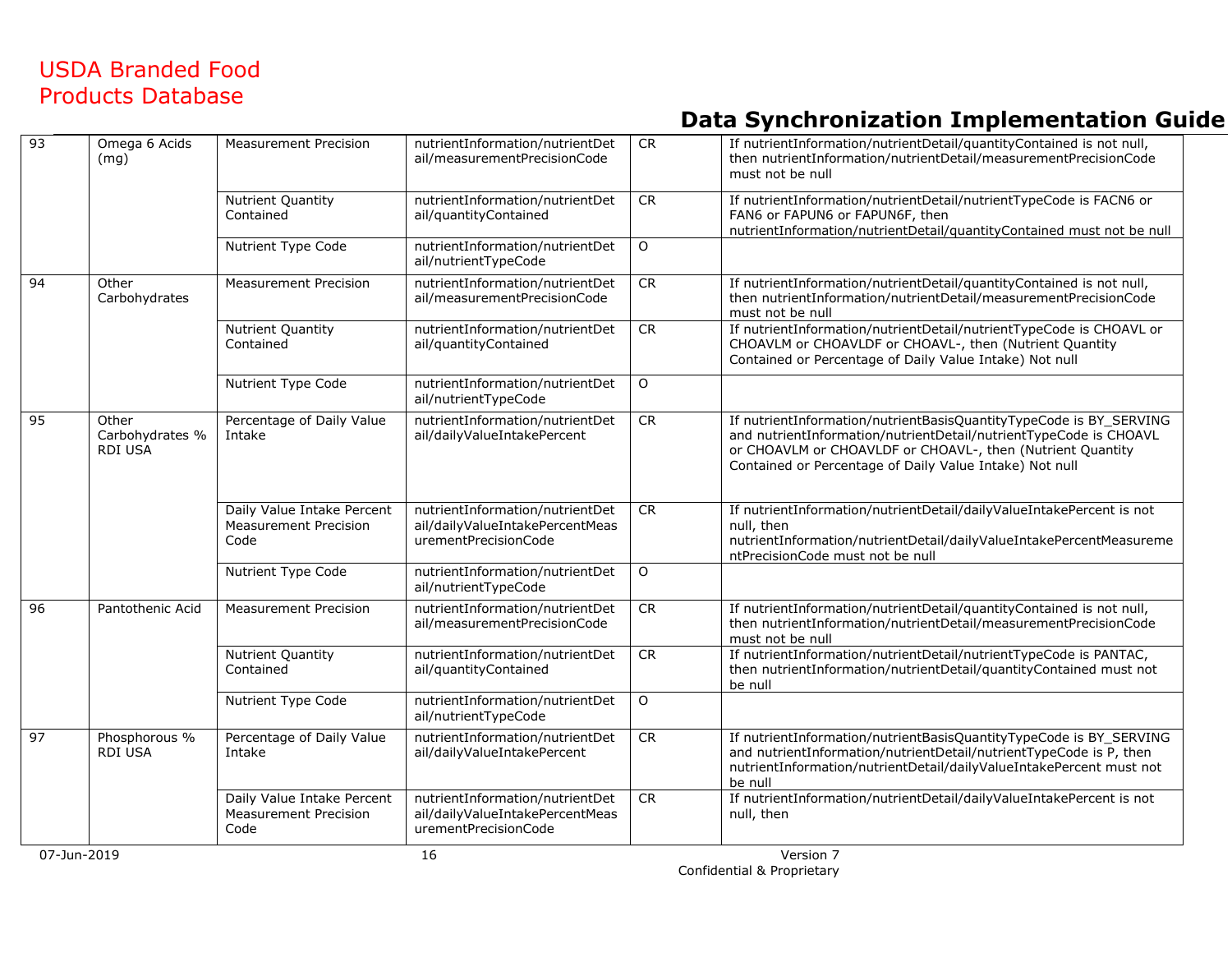|     |                              |                                                                    |                                                                                            |           | nutrientInformation/nutrientDetail/dailyValueIntakePercentMeasureme<br>ntPrecisionCode must not be null                                                                                                             |
|-----|------------------------------|--------------------------------------------------------------------|--------------------------------------------------------------------------------------------|-----------|---------------------------------------------------------------------------------------------------------------------------------------------------------------------------------------------------------------------|
|     |                              | Nutrient Type Code                                                 | nutrientInformation/nutrientDet<br>ail/nutrientTypeCode                                    | $\Omega$  |                                                                                                                                                                                                                     |
| 98  | Phosphorous<br>(mq)          | <b>Measurement Precision</b>                                       | nutrientInformation/nutrientDet<br>ail/measurementPrecisionCode                            | <b>CR</b> | If nutrientInformation/nutrientDetail/quantityContained is not null,<br>then nutrientInformation/nutrientDetail/measurementPrecisionCode<br>must not be null                                                        |
|     |                              | Nutrient Quantity<br>Contained                                     | nutrientInformation/nutrientDet<br>ail/quantityContained                                   | CR        | If nutrientInformation/nutrientDetail/nutrientTypeCode is P, then<br>nutrientInformation/nutrientDetail/quantityContained must not be null                                                                          |
|     |                              | Nutrient Type Code                                                 | nutrientInformation/nutrientDet<br>ail/nutrientTypeCode                                    | $\circ$   |                                                                                                                                                                                                                     |
| 99  | Polyunsaturated<br>% RDI USA | Daily Value Intake Percent<br><b>Measurement Precision</b><br>Code | nutrientInformation/nutrientDet<br>ail/dailyValueIntakePercentMeas<br>urementPrecisionCode | <b>CR</b> | If nutrientInformation/nutrientDetail/dailyValueIntakePercent is not<br>null, then<br>nutrientInformation/nutrientDetail/dailyValueIntakePercentMeasureme<br>ntPrecisionCode must not be null                       |
|     |                              | Percentage of Daily Value<br>Intake                                | nutrientInformation/nutrientDet<br>ail/dailyValueIntakePercent                             | $\circ$   |                                                                                                                                                                                                                     |
|     |                              | Nutrient Type Code                                                 | nutrientInformation/nutrientDet<br>ail/nutrientTypeCode                                    | $\circ$   |                                                                                                                                                                                                                     |
| 100 | Polyunsaturated<br>Fat(g)    | <b>Measurement Precision</b>                                       | nutrientInformation/nutrientDet<br>ail/measurementPrecisionCode                            | <b>CR</b> | If nutrientInformation/nutrientDetail/quantityContained is not null,<br>then nutrientInformation/nutrientDetail/measurementPrecisionCode<br>must not be null                                                        |
|     |                              | Nutrient Quantity<br>Contained                                     | nutrientInformation/nutrientDet<br>ail/quantityContained                                   | <b>CR</b> | If nutrientInformation/nutrientDetail/nutrientTypeCode is FAPULC or<br>FAPUCIS or FAPUN3FI or FAPUN3VE or FAPUN6 or FAPU or FAPUF,<br>then nutrientInformation/nutrientDetail/quantityContained must not<br>be null |
|     |                              | Nutrient Type Code                                                 | nutrientInformation/nutrientDet<br>ail/nutrientTypeCode                                    | $\circ$   |                                                                                                                                                                                                                     |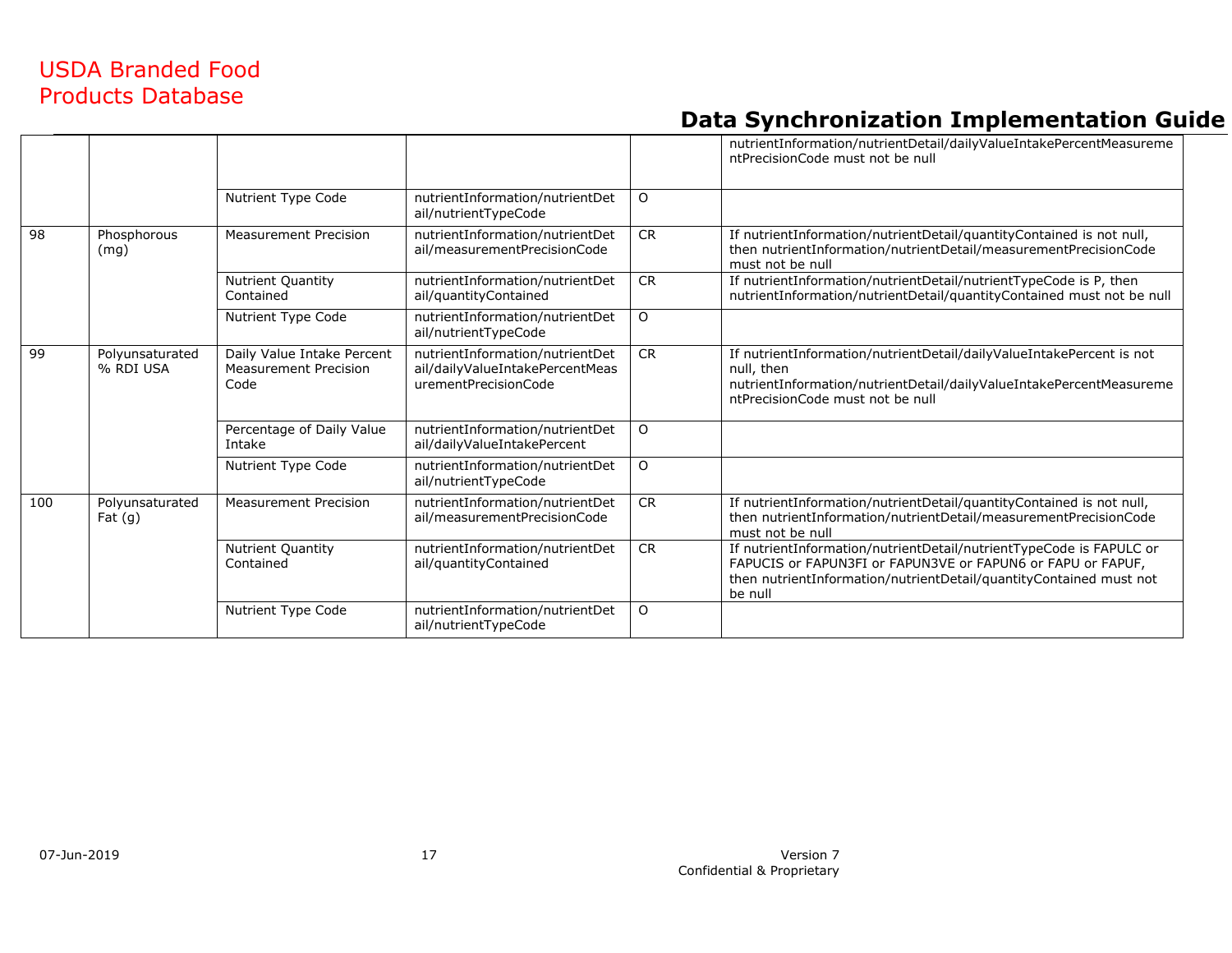| 101 | Potassium % RDI<br><b>USA</b> | Percentage of Daily Value<br>Intake                                | nutrientInformation/nutrientDet<br>ail/dailyValueIntakePercent                             | CR        | If nutrientInformation/nutrientBasisQuantityTypeCode is BY_SERVING<br>and nutrientInformation/nutrientDetail/nutrientTypeCode is K, then<br>nutrientInformation/nutrientDetail/dailyValueIntakePercent must not<br>be null                                                                                                                                                                                                                                                                                                                                                                                                                                                                   |
|-----|-------------------------------|--------------------------------------------------------------------|--------------------------------------------------------------------------------------------|-----------|----------------------------------------------------------------------------------------------------------------------------------------------------------------------------------------------------------------------------------------------------------------------------------------------------------------------------------------------------------------------------------------------------------------------------------------------------------------------------------------------------------------------------------------------------------------------------------------------------------------------------------------------------------------------------------------------|
|     |                               | Nutrient Type Code                                                 | nutrientInformation/nutrientDet<br>ail/nutrientTypeCode                                    | <b>CR</b> | If isConsumerUnit is true, then Where<br>nutrientFormatTypeCodeReference/code is<br>US_FDA_NFP_2020_STANDARD, US_FDA_NFP_2020_TABULAR,<br>US FDA NFP 2020 STANDARD VOLUNTARY ELEMENTS,<br>US FDA NFP 2020 STANDARD SIDE BY SIDE,<br>US FDA NFP 2020 AGGREGATE,<br>US_FDA_NFP_2020_DUAL_COLUMN,<br>US FDA NFP 2020 DUAL COLUMN TWO FORMS,<br>US FDA NFP 2020 TABULAR DUAL COLUMN,<br>US FDA NFP 2020 SIMPLIFIED,<br>US FDA NFP 2020 STANDARD INFANTS TO 12 MONTHS,<br>US_FDA_NFP_2020_STANDARD_CHILDREN_1_3_YEARS,<br>US FDA NFP 2020 TABULAR SMALL PACKAGES,<br>US_FDA_NFP_2020_LINEAR_SMALL_PACKAGES, then one instance of<br>nutrientInformation/nutrientDetail/nutrientTypeCode must be K |
|     |                               | Daily Value Intake Percent<br><b>Measurement Precision</b><br>Code | nutrientInformation/nutrientDet<br>ail/dailyValueIntakePercentMeas<br>urementPrecisionCode | <b>CR</b> | If nutrientInformation/nutrientDetail/dailyValueIntakePercent is not<br>null, then<br>nutrientInformation/nutrientDetail/dailyValueIntakePercentMeasureme<br>ntPrecisionCode must not be null                                                                                                                                                                                                                                                                                                                                                                                                                                                                                                |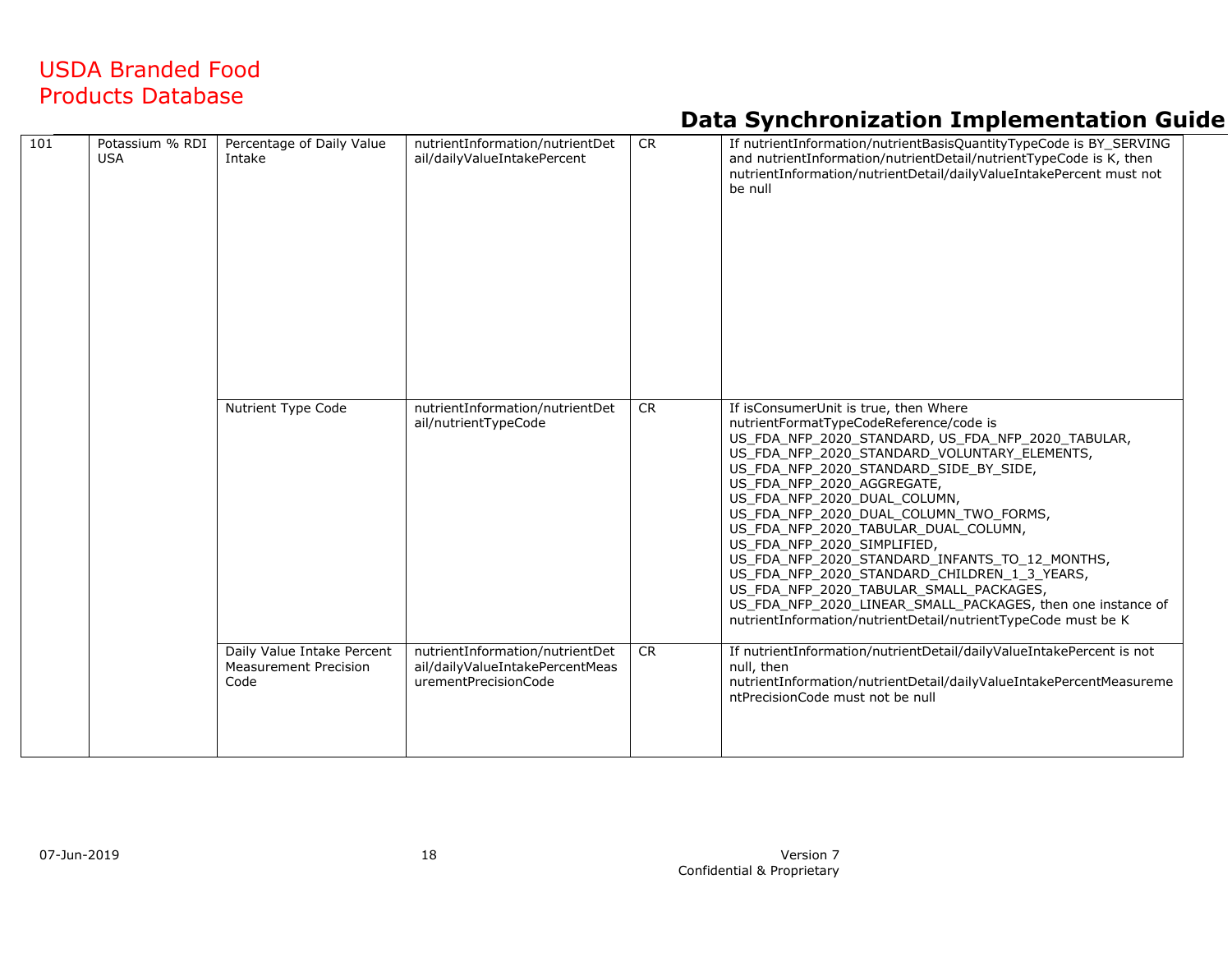| 102 | Potassium (mg) | Nutrient Quantity<br>Contained | nutrientInformation/nutrientDet<br>ail/quantityContained | <b>CR</b> | If nutrientInformation/nutrientBasisQuantityTypeCode is BY_SERVING<br>and nutrientInformation/nutrientDetail/nutrientTypeCode is K then<br>Where nutrientFormatTypeCodeReference/code is<br>US FDA NFP 2020 STANDARD, US FDA NFP 2020 TABULAR,<br>US FDA NFP 2020 STANDARD VOLUNTARY ELEMENTS,<br>US_FDA_NFP_2020_STANDARD_SIDE_BY_SIDE,<br>US_FDA_NFP_2020_AGGREGATE,<br>US FDA NFP 2020 DUAL COLUMN,<br>US_FDA_NFP_2020_DUAL_COLUMN_TWO_FORMS,<br>US_FDA_NFP_2020_TABULAR_DUAL_COLUMN,<br>US FDA NFP 2020 SIMPLIFIED,<br>US FDA NFP 2020 STANDARD INFANTS TO 12 MONTHS,<br>US_FDA_NFP_2020_STANDARD_CHILDREN_1_3_YEARS, |  |
|-----|----------------|--------------------------------|----------------------------------------------------------|-----------|---------------------------------------------------------------------------------------------------------------------------------------------------------------------------------------------------------------------------------------------------------------------------------------------------------------------------------------------------------------------------------------------------------------------------------------------------------------------------------------------------------------------------------------------------------------------------------------------------------------------------|--|
|     |                |                                |                                                          |           | US_FDA_NFP_2020_TABULAR_SMALL_PACKAGES,<br>US FDA NFP 2020 LINEAR SMALL PACKAGES,<br>nutrientInformation/nutrientDetail/quantityContained and<br>nutrientInformation/nutrientDetail/measurementPrecisionCode must<br>not be null<br>If nutrientInformation/nutrientBasisQuantityTypeCode is BY_MEASURE<br>and nutrientInformation/nutrientDetail/nutrientTypeCode is K then<br>nutrientInformation/nutrientDetail/quantityContained and<br>nutrientInformation/nutrientDetail/measurementPrecisionCode must<br>not be null                                                                                                |  |
|     |                |                                |                                                          |           |                                                                                                                                                                                                                                                                                                                                                                                                                                                                                                                                                                                                                           |  |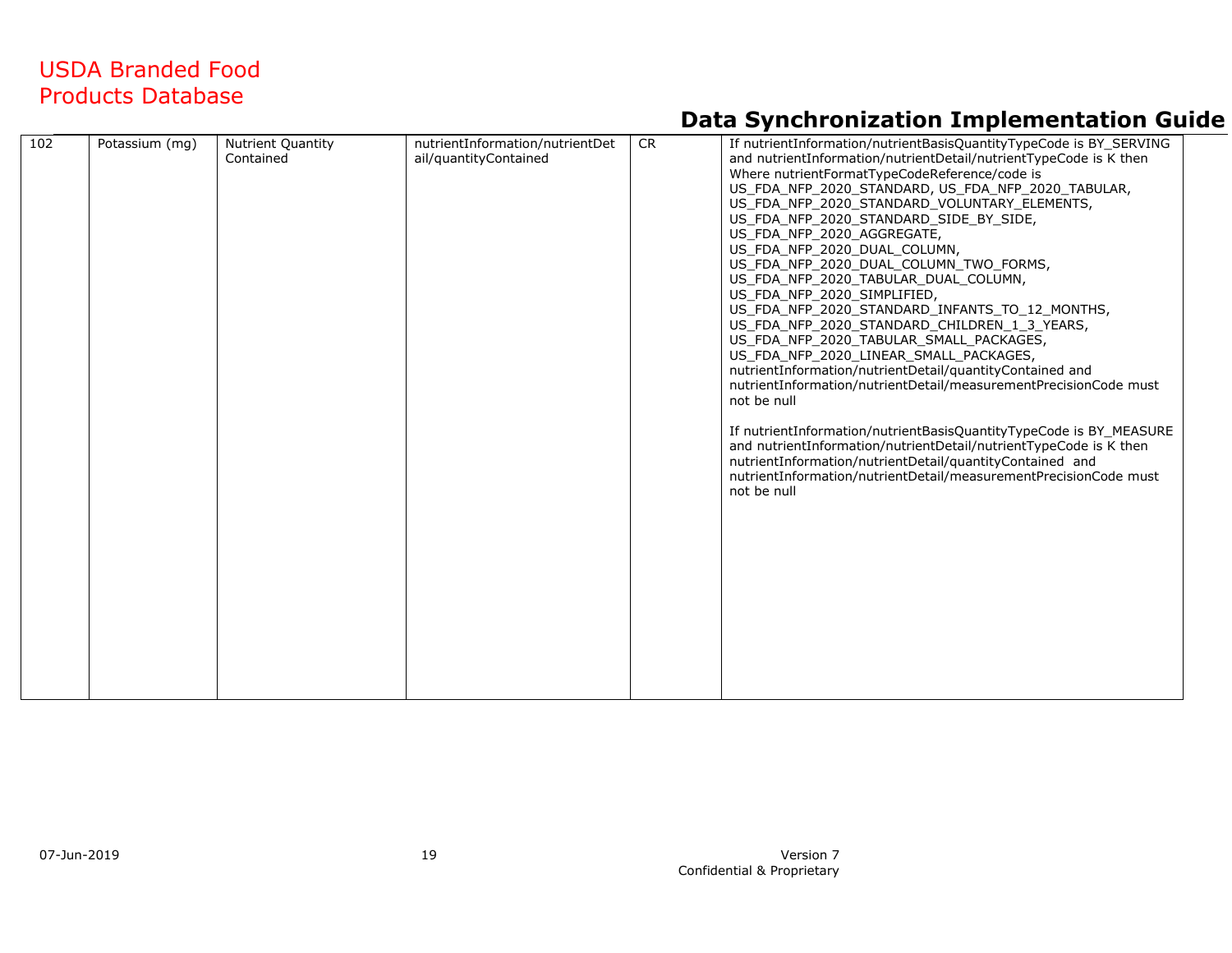|     |                                   | Nutrient Type Code                                                 | nutrientInformation/nutrientDet<br>ail/nutrientTypeCode                                    | <b>CR</b> | If isConsumerUnit is true, then Where<br>nutrientFormatTypeCodeReference/code is<br>US_FDA_NFP_2020_STANDARD, US_FDA_NFP_2020_TABULAR,<br>US FDA NFP 2020 STANDARD VOLUNTARY ELEMENTS,<br>US_FDA_NFP_2020_STANDARD_SIDE_BY_SIDE,<br>US_FDA_NFP_2020_AGGREGATE,<br>US_FDA_NFP_2020_DUAL_COLUMN,<br>US_FDA_NFP_2020_DUAL_COLUMN_TWO_FORMS,<br>US_FDA_NFP_2020_TABULAR_DUAL_COLUMN,<br>US_FDA_NFP_2020_SIMPLIFIED,<br>US_FDA_NFP_2020_STANDARD_INFANTS_TO_12_MONTHS,<br>US FDA NFP 2020 STANDARD CHILDREN 1 3 YEARS,<br>US_FDA_NFP_2020_TABULAR_SMALL_PACKAGES,<br>US_FDA_NFP_2020_LINEAR_SMALL_PACKAGES, then one instance of<br>nutrientInformation/nutrientDetail/nutrientTypeCode must be K for<br>each loop of nutrientInformation |
|-----|-----------------------------------|--------------------------------------------------------------------|--------------------------------------------------------------------------------------------|-----------|--------------------------------------------------------------------------------------------------------------------------------------------------------------------------------------------------------------------------------------------------------------------------------------------------------------------------------------------------------------------------------------------------------------------------------------------------------------------------------------------------------------------------------------------------------------------------------------------------------------------------------------------------------------------------------------------------------------------------------------|
|     |                                   | <b>Measurement Precision</b>                                       | nutrientInformation/nutrientDet<br>ail/measurementPrecisionCode                            | <b>CR</b> | If nutrientInformation/nutrientDetail/quantityContained is not null,<br>then nutrientInformation/nutrientDetail/measurementPrecisionCode<br>must not be null                                                                                                                                                                                                                                                                                                                                                                                                                                                                                                                                                                         |
| 103 | Riboflavin % RDI<br><b>USA</b>    | Percentage of Daily Value<br>Intake                                | nutrientInformation/nutrientDet<br>ail/dailyValueIntakePercent                             | <b>CR</b> | If nutrientInformation/nutrientBasisQuantityTypeCode is BY_SERVING<br>and nutrientInformation/nutrientDetail/nutrientTypeCode is RIBF, then<br>nutrientInformation/nutrientDetail/dailyValueIntakePercent must not<br>be null                                                                                                                                                                                                                                                                                                                                                                                                                                                                                                        |
|     |                                   | Daily Value Intake Percent<br><b>Measurement Precision</b><br>Code | nutrientInformation/nutrientDet<br>ail/dailyValueIntakePercentMeas<br>urementPrecisionCode | <b>CR</b> | If nutrientInformation/nutrientDetail/dailyValueIntakePercent is not<br>null, then<br>nutrientInformation/nutrientDetail/dailyValueIntakePercentMeasureme<br>ntPrecisionCode must not be null                                                                                                                                                                                                                                                                                                                                                                                                                                                                                                                                        |
|     |                                   | Nutrient Type Code                                                 | nutrientInformation/nutrientDet<br>ail/nutrientTypeCode                                    | $\circ$   |                                                                                                                                                                                                                                                                                                                                                                                                                                                                                                                                                                                                                                                                                                                                      |
| 104 | RiboflavinB2<br>(mq)              | <b>Measurement Precision</b>                                       | nutrientInformation/nutrientDet<br>ail/measurementPrecisionCode                            | <b>CR</b> | If nutrientInformation/nutrientDetail/quantityContained is not null,<br>then nutrientInformation/nutrientDetail/measurementPrecisionCode<br>must not be null                                                                                                                                                                                                                                                                                                                                                                                                                                                                                                                                                                         |
|     |                                   | Nutrient Quantity<br>Contained                                     | nutrientInformation/nutrientDet<br>ail/quantityContained                                   | $\circ$   |                                                                                                                                                                                                                                                                                                                                                                                                                                                                                                                                                                                                                                                                                                                                      |
|     |                                   | Nutrient Type Code                                                 | nutrientInformation/nutrientDet<br>ail/nutrientTypeCode                                    | $\Omega$  |                                                                                                                                                                                                                                                                                                                                                                                                                                                                                                                                                                                                                                                                                                                                      |
| 105 | Saturated Fat %<br><b>RDI USA</b> | Nutrient Type Code                                                 | nutrientInformation/nutrientDet<br>ail/nutrientTypeCode                                    | $\circ$   |                                                                                                                                                                                                                                                                                                                                                                                                                                                                                                                                                                                                                                                                                                                                      |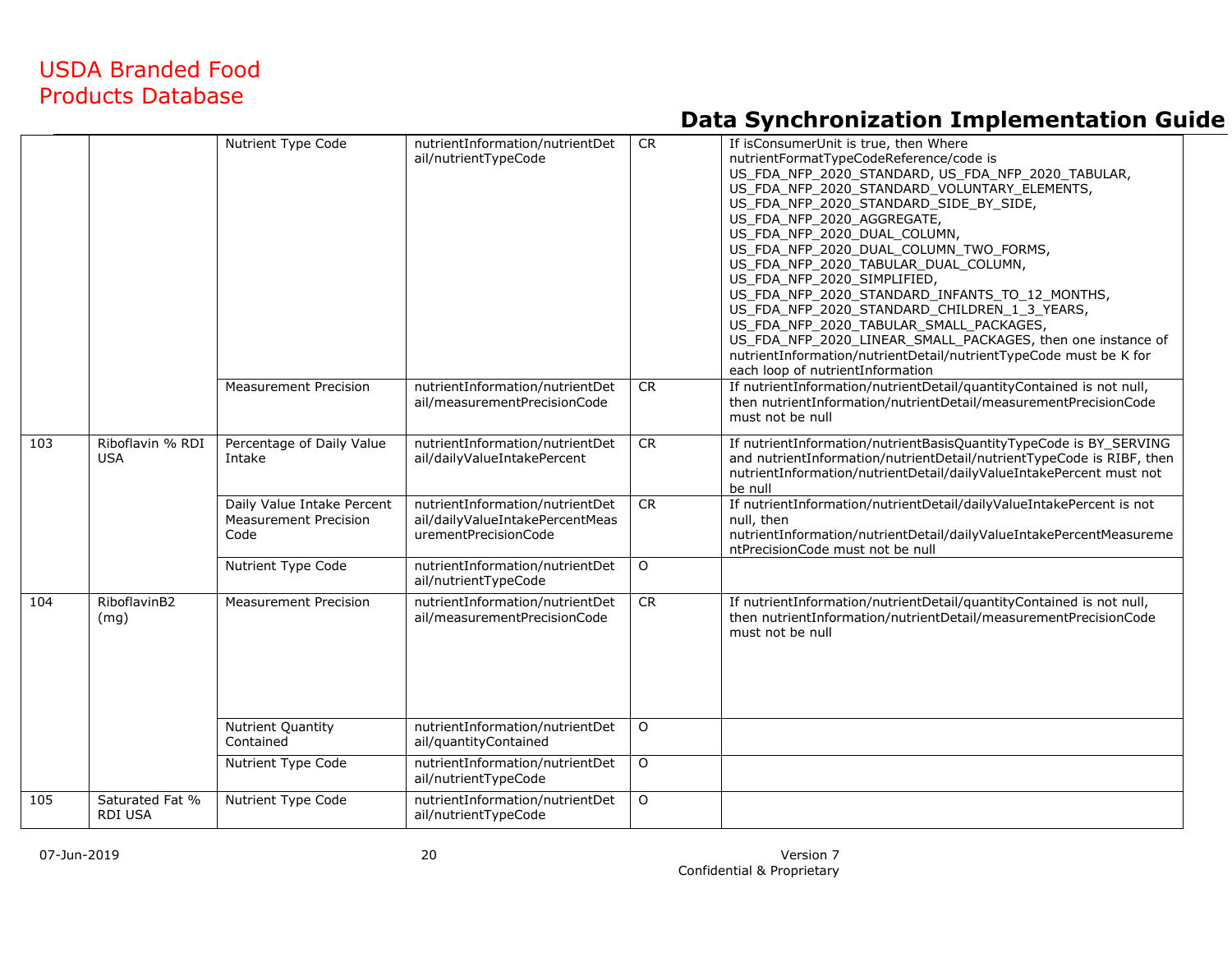|     |                            | Percentage of Daily Value<br>Intake                                | nutrientInformation/nutrientDet<br>ail/dailyValueIntakePercent                             | <b>CR</b>  | If nutrientInformation/nutrientBasisQuantityTypeCode is BY_SERVING<br>and nutrientInformation/nutrientDetail/nutrientTypeCode is FASAT or<br>FASATF, then<br>nutrientInformation/nutrientDetail/dailyValueIntakePercent must not<br>be null |
|-----|----------------------------|--------------------------------------------------------------------|--------------------------------------------------------------------------------------------|------------|---------------------------------------------------------------------------------------------------------------------------------------------------------------------------------------------------------------------------------------------|
|     |                            | Daily Value Intake Percent<br><b>Measurement Precision</b><br>Code | nutrientInformation/nutrientDet<br>ail/dailyValueIntakePercentMeas<br>urementPrecisionCode | CR         | If nutrientInformation/nutrientDetail/dailyValueIntakePercent is not<br>null, then<br>nutrientInformation/nutrientDetail/dailyValueIntakePercentMeasureme<br>ntPrecisionCode must not be null                                               |
| 106 | Saturated Fat (g)          | Nutrient Type Code                                                 | nutrientInformation/nutrientDet<br>ail/nutrientTypeCode                                    | $\circ$    |                                                                                                                                                                                                                                             |
|     |                            | Nutrient Quantity<br>Contained                                     | nutrientInformation/nutrientDet<br>ail/quantityContained                                   | <b>CR</b>  | If nutrientInformation/nutrientDetail/nutrientTypeCode is FASAT or<br>FASATF, then nutrientInformation/nutrientDetail/quantityContained<br>must not be null                                                                                 |
|     |                            | <b>Measurement Precision</b>                                       | nutrientInformation/nutrientDet<br>ail/measurementPrecisionCode                            | ${\sf CR}$ | If nutrientInformation/nutrientDetail/quantityContained is not null,<br>then nutrientInformation/nutrientDetail/measurementPrecisionCode<br>must not be null                                                                                |
| 107 | Sodium % RDI<br><b>USA</b> | Percentage of Daily Value<br>Intake                                | nutrientInformation/nutrientDet<br>ail/dailyValueIntakePercent                             | R.         | If nutrientInformation/nutrientBasisQuantityTypeCode is BY_SERVING<br>and nutrientInformation/nutrientDetail/nutrientTypeCode is NA, then<br>nutrientInformation/nutrientDetail/dailyValueIntakePercent must not<br>be null                 |
|     |                            | Nutrient Type Code                                                 | nutrientInformation/nutrientDet<br>ail/nutrientTypeCode                                    | R          | If isConsumerUnit is true, then There must exist one instance of<br>nutrientInformation/nutrientDetail/nutrientTypeCode with a value of<br>NA for each loop of nutrientInformation                                                          |
|     |                            | Daily Value Intake Percent<br><b>Measurement Precision</b><br>Code | nutrientInformation/nutrientDet<br>ail/dailyValueIntakePercentMeas<br>urementPrecisionCode | R.         | If nutrientInformation/nutrientDetail/dailyValueIntakePercent is not<br>null, then<br>nutrientInformation/nutrientDetail/dailyValueIntakePercentMeasureme<br>ntPrecisionCode must not be null                                               |
| 108 | Sodium (mg)                | Nutrient Type Code                                                 | nutrientInformation/nutrientDet<br>ail/nutrientTypeCode                                    | R          | If isConsumerUnit is true, then There must exist one instance of<br>nutrientInformation/nutrientDetail/nutrientTypeCode with a value of<br>NA for each loop of nutrientInformation                                                          |
|     |                            | <b>Measurement Precision</b>                                       | nutrientInformation/nutrientDet<br>ail/measurementPrecisionCode                            | R          | If nutrientInformation/nutrientDetail/quantityContained is not null,<br>then nutrientInformation/nutrientDetail/measurementPrecisionCode<br>must not be null                                                                                |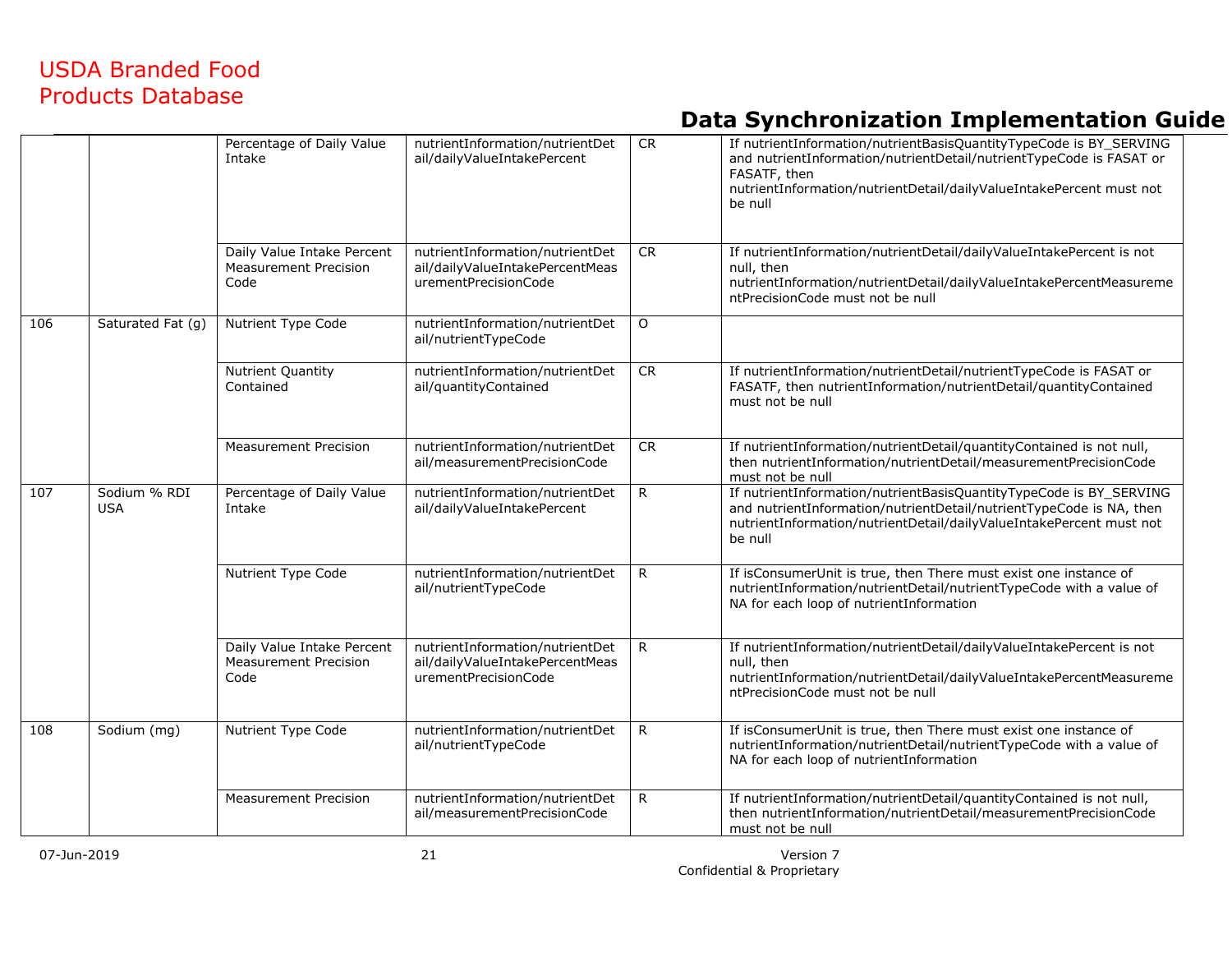|     |                                         | Nutrient Quantity<br>Contained                                     | nutrientInformation/nutrientDet<br>ail/quantityContained                                   | R            | If nutrientInformation/nutrientDetail/nutrientTypeCode is NA, then<br>nutrientInformation/nutrientDetail/quantityContained must not be null                                                                                                                  |
|-----|-----------------------------------------|--------------------------------------------------------------------|--------------------------------------------------------------------------------------------|--------------|--------------------------------------------------------------------------------------------------------------------------------------------------------------------------------------------------------------------------------------------------------------|
| 109 | Soluble Fiber %<br><b>RDI USA</b>       | Percentage of Daily Value<br>Intake                                | nutrientInformation/nutrientDet<br>ail/dailyValueIntakePercent                             | ${\sf CR}$   | If nutrientInformation/nutrientBasisQuantityTypeCode is BY_SERVING<br>and nutrientInformation/nutrientDetail/nutrientTypeCode is FIBSOL,<br>then nutrientInformation/nutrientDetail/dailyValueIntakePercent must<br>not be null                              |
|     |                                         | Daily Value Intake Percent<br><b>Measurement Precision</b><br>Code | nutrientInformation/nutrientDet<br>ail/dailyValueIntakePercentMeas<br>urementPrecisionCode | <b>CR</b>    | If nutrientInformation/nutrientDetail/dailyValueIntakePercent is not<br>null, then<br>nutrientInformation/nutrientDetail/dailyValueIntakePercentMeasureme<br>ntPrecisionCode must not be null                                                                |
|     |                                         | Nutrient Type Code                                                 | nutrientInformation/nutrientDet<br>ail/nutrientTypeCode                                    | $\circ$      |                                                                                                                                                                                                                                                              |
| 110 | Thiamin % RDI<br><b>USA</b>             | Percentage of Daily Value<br>Intake                                | nutrientInformation/nutrientDet<br>ail/dailyValueIntakePercent                             | CR           | If nutrientInformation/nutrientBasisQuantityTypeCode is BY_SERVING<br>and nutrientInformation/nutrientDetail/nutrientTypeCode is THIA,<br>then nutrientInformation/nutrientDetail/dailyValueIntakePercent must<br>not be null                                |
|     |                                         | Daily Value Intake Percent<br><b>Measurement Precision</b><br>Code | nutrientInformation/nutrientDet<br>ail/dailyValueIntakePercentMeas<br>urementPrecisionCode | ${\sf CR}$   | If nutrientInformation/nutrientDetail/dailyValueIntakePercent is not<br>null, then<br>nutrientInformation/nutrientDetail/dailyValueIntakePercentMeasureme<br>ntPrecisionCode must not be null                                                                |
|     |                                         | Nutrient Type Code                                                 | nutrientInformation/nutrientDet<br>ail/nutrientTypeCode                                    | $\mathsf O$  |                                                                                                                                                                                                                                                              |
| 111 | <b>Total Dietary</b><br>Fiber % RDI USA | Percentage of Daily Value<br>Intake                                | nutrientInformation/nutrientDet<br>ail/dailyValueIntakePercent                             | $\mathsf{R}$ | If nutrientInformation/nutrientBasisQuantityTypeCode is BY SERVING<br>and nutrientInformation/nutrientDetail/nutrientTypeCode is FIBTSW or<br>FIBTS or FIBTG or FIB-, then<br>nutrientInformation/nutrientDetail/dailyValueIntakePercent must not<br>be null |
|     |                                         | Nutrient Type Code                                                 | nutrientInformation/nutrientDet<br>ail/nutrientTypeCode                                    | $\mathsf{R}$ | If isConsumerUnit is true, then There must exist one instance of<br>nutrientInformation/nutrientDetail/nutrientTypeCode with a value of<br>FIBTSW or FIBTS or FIBTG or FIB- for each loop of<br>nutrientInformation                                          |
|     |                                         | Daily Value Intake Percent<br><b>Measurement Precision</b><br>Code | nutrientInformation/nutrientDet<br>ail/dailyValueIntakePercentMeas<br>urementPrecisionCode | R            | If nutrientInformation/nutrientDetail/dailyValueIntakePercent is not<br>null, then<br>nutrientInformation/nutrientDetail/dailyValueIntakePercentMeasureme<br>ntPrecisionCode must not be null                                                                |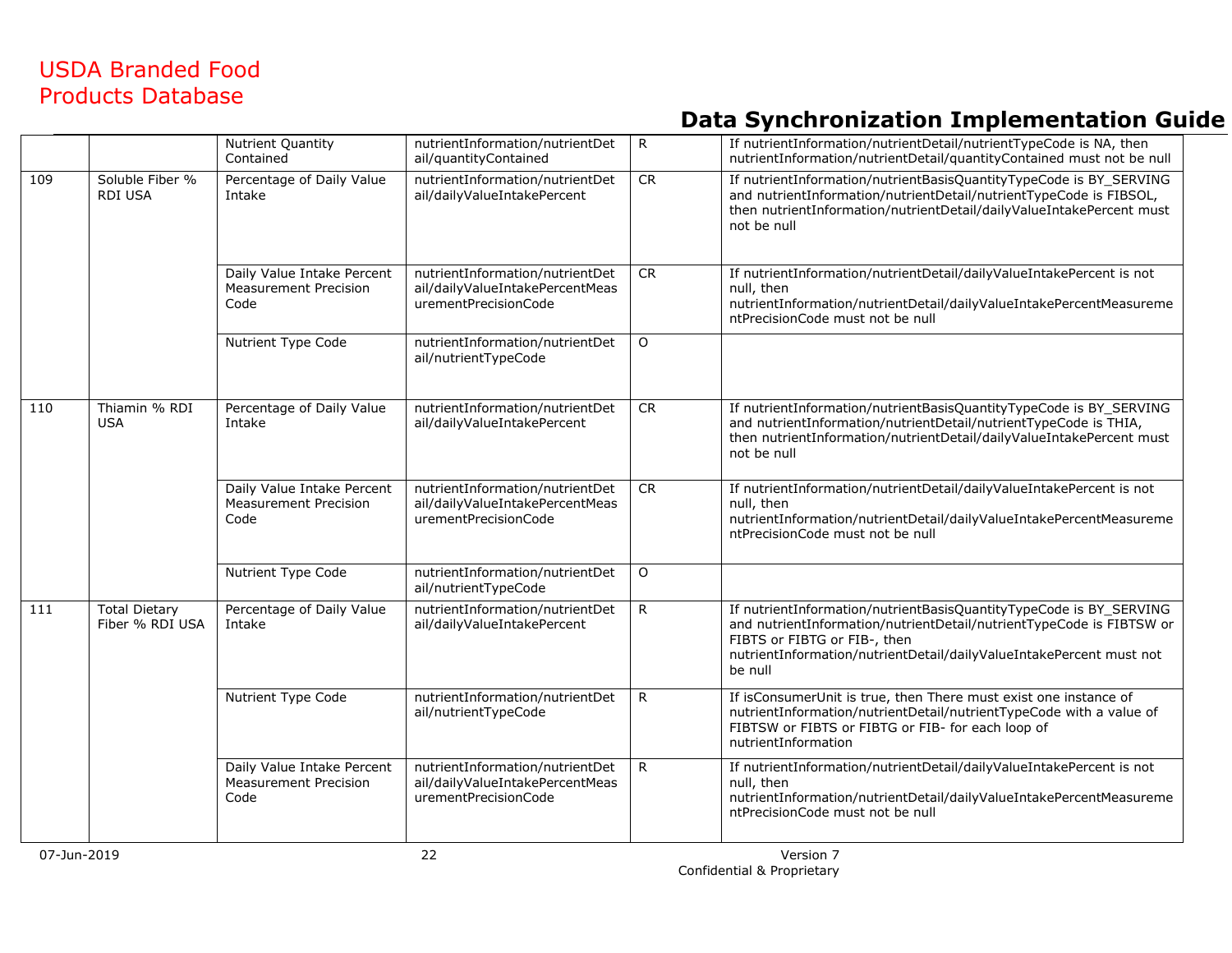| 112 | <b>Total Dietary</b><br>Fiber $(g)$ | Nutrient Type Code                                                 | nutrientInformation/nutrientDet<br>ail/nutrientTypeCode                                    | R            | If isConsumerUnit is true, then There must exist one instance of<br>nutrientInformation/nutrientDetail/nutrientTypeCode with a value of<br>FIBTSW or FIBTS or FIBTG or FIB- for each loop of<br>nutrientInformation for each loop of nutrientInformation                                        |
|-----|-------------------------------------|--------------------------------------------------------------------|--------------------------------------------------------------------------------------------|--------------|-------------------------------------------------------------------------------------------------------------------------------------------------------------------------------------------------------------------------------------------------------------------------------------------------|
|     |                                     | <b>Measurement Precision</b>                                       | nutrientInformation/nutrientDet<br>ail/measurementPrecisionCode                            | $\mathsf{R}$ | If nutrientInformation/nutrientDetail/quantityContained is not null,<br>then nutrientInformation/nutrientDetail/measurementPrecisionCode<br>must not be null                                                                                                                                    |
|     |                                     | <b>Nutrient Quantity</b><br>Contained                              | nutrientInformation/nutrientDet<br>ail/quantityContained                                   | R            | If nutrientInformation/nutrientDetail/nutrientTypeCode is FIBTSW or<br>FIBTS or FIBTG, then<br>nutrientInformation/nutrientDetail/quantityContained must not be null                                                                                                                            |
| 113 | Total Fat % RDI<br><b>USA</b>       | Nutrient Type Code                                                 | nutrientInformation/nutrientDet<br>ail/nutrientTypeCode                                    | R            | If isConsumerUnit is true, then There must exist one instance of<br>nutrientInformation/nutrientDetail/nutrientTypeCode with a value of<br>FATAN or FATCPL or FAT or FATCE or FAT- or F4D0 or FACID or<br>FATNLEA for each loop of nutrientInformation                                          |
|     |                                     | Percentage of Daily Value<br>Intake                                | nutrientInformation/nutrientDet<br>ail/dailyValueIntakePercent                             | R            | If nutrientInformation/nutrientBasisQuantityTypeCode is BY_SERVING<br>and nutrientInformation/nutrientDetail/nutrientTypeCode is FATAN or<br>FATCPL or FAT or FATCE or FAT- or F4D0 or FACID or FATNLEA, then<br>nutrientInformation/nutrientDetail/dailyValueIntakePercent must not<br>be null |
|     |                                     | Daily Value Intake Percent<br><b>Measurement Precision</b><br>Code | nutrientInformation/nutrientDet<br>ail/dailyValueIntakePercentMeas<br>urementPrecisionCode | $\mathsf{R}$ | If nutrientInformation/nutrientDetail/dailyValueIntakePercent is not<br>null, then<br>nutrientInformation/nutrientDetail/dailyValueIntakePercentMeasureme<br>ntPrecisionCode must not be null                                                                                                   |
| 114 | Total Fat (g)                       | Nutrient Type Code                                                 | nutrientInformation/nutrientDet<br>ail/nutrientTypeCode                                    | $\mathsf{R}$ | If isConsumerUnit is true, then There must exist one instance of<br>nutrientInformation/nutrientDetail/nutrientTypeCode with a value of<br>FATAN or FATCPL or FAT or FATCE or FAT- or F4D0 or FACID or<br>FATNLEA for each loop of nutrientInformation                                          |
|     |                                     | <b>Measurement Precision</b>                                       | nutrientInformation/nutrientDet<br>ail/measurementPrecisionCode                            | $\mathsf{R}$ | If nutrientInformation/nutrientDetail/quantityContained is not null,<br>then nutrientInformation/nutrientDetail/measurementPrecisionCode<br>must not be null                                                                                                                                    |
|     |                                     | <b>Nutrient Quantity</b><br>Contained                              | nutrientInformation/nutrientDet<br>ail/quantityContained                                   | $\mathsf{R}$ | If nutrientInformation/nutrientDetail/nutrientTypeCode is FATAN or<br>FATCPL or FAT or FATCE or FAT- or F4D0 or FACID or FATNLEA, then<br>nutrientInformation/nutrientDetail/quantityContained must not be null                                                                                 |
| 115 | Total Folate %<br><b>RDI USA</b>    | Percentage of Daily Value<br>Intake                                | nutrientInformation/nutrientDet<br>ail/dailyValueIntakePercent                             | <b>CR</b>    | If nutrientInformation/nutrientBasisQuantityTypeCode is BY_SERVING<br>and nutrientInformation/nutrientDetail/nutrientTypeCode is FOLFD or<br>FOL- or FOLC or FOLDFE or FOLFRE or FOL, then<br>nutrientInformation/nutrientDetail/dailyValueIntakePercent must not<br>be null                    |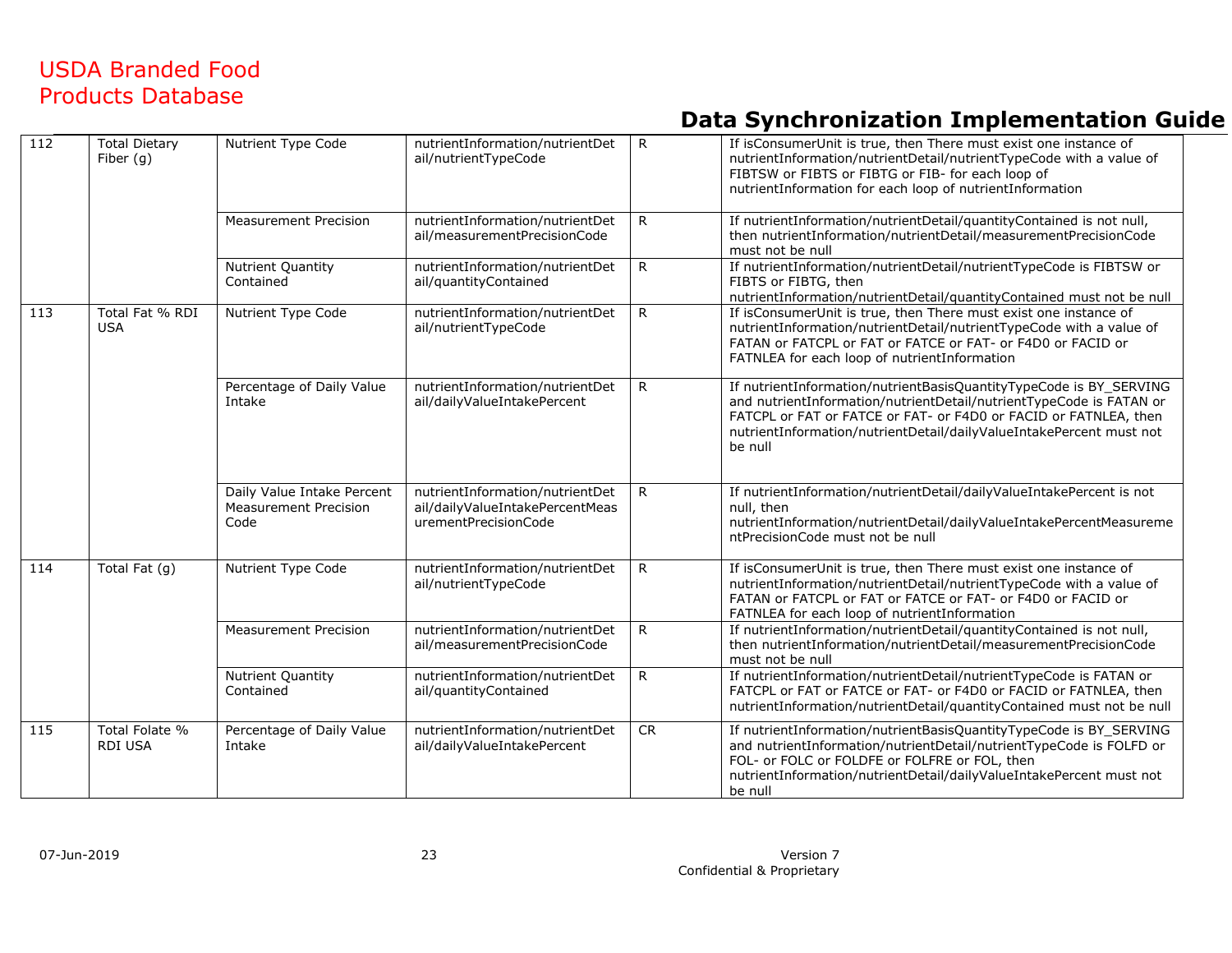|                         | Daily Value Intake Percent<br><b>Measurement Precision</b><br>Code | nutrientInformation/nutrientDet<br>ail/dailyValueIntakePercentMeas<br>urementPrecisionCode | CR        | If nutrientInformation/nutrientDetail/dailyValueIntakePercent is not<br>null, then<br>nutrientInformation/nutrientDetail/dailyValueIntakePercentMeasureme<br>ntPrecisionCode must not be null                                            |
|-------------------------|--------------------------------------------------------------------|--------------------------------------------------------------------------------------------|-----------|------------------------------------------------------------------------------------------------------------------------------------------------------------------------------------------------------------------------------------------|
|                         | Nutrient Type Code                                                 | nutrientInformation/nutrientDet<br>ail/nutrientTypeCode                                    | $\Omega$  |                                                                                                                                                                                                                                          |
| Total Sugar (g)         | Nutrient Type Code                                                 | nutrientInformation/nutrientDet<br>ail/nutrientTypeCode                                    | R         | If isConsumerUnit is true, then There must exist one instance of<br>nutrientInformation/nutrientDetail/nutrientTypeCode with a value of<br>SUGAN or SUGNRD or SUGRD or SUGAR- or SUGAR or SUGARM for<br>each loop of nutrientInformation |
|                         | <b>Measurement Precision</b>                                       | nutrientInformation/nutrientDet<br>ail/measurementPrecisionCode                            | R         | If nutrientInformation/nutrientDetail/quantityContained is not null,<br>then nutrientInformation/nutrientDetail/measurementPrecisionCode<br>must not be null                                                                             |
|                         | <b>Nutrient Quantity</b><br>Contained                              | nutrientInformation/nutrientDet<br>ail/quantityContained                                   | R         | If nutrientInformation/nutrientDetail/nutrientTypeCode is SUGAN or<br>SUGNRD or SUGRD or SUGAR- or SUGAR or SUGARM, then<br>nutrientInformation/nutrientDetail/quantityContained must not be null                                        |
| Transfatty Acids<br>(g) | Nutrient Type Code                                                 | nutrientInformation/nutrientDet<br>ail/nutrientTypeCode                                    | $\circ$   |                                                                                                                                                                                                                                          |
|                         | <b>Measurement Precision</b>                                       | nutrientInformation/nutrientDet<br>ail/measurementPrecisionCode                            | <b>CR</b> | If nutrientInformation/nutrientDetail/quantityContained is not null,<br>then nutrientInformation/nutrientDetail/measurementPrecisionCode<br>must not be null                                                                             |
|                         | <b>Nutrient Quantity</b><br>Contained                              | nutrientInformation/nutrientDet<br>ail/quantityContained                                   | <b>CR</b> | If nutrientInformation/nutrientDetail/nutrientTypeCode is FADT or<br>FATRN or FATRNF or FATRNM or FATRNP, then<br>nutrientInformation/nutrientDetail/quantityContained must not be null                                                  |
| Vitamin A (IU)          | <b>Measurement Precision</b>                                       | nutrientInformation/nutrientDet<br>ail/measurementPrecisionCode                            | CR        | If nutrientInformation/nutrientDetail/quantityContained is not null,<br>then nutrientInformation/nutrientDetail/measurementPrecisionCode<br>must not be null                                                                             |
|                         |                                                                    |                                                                                            |           |                                                                                                                                                                                                                                          |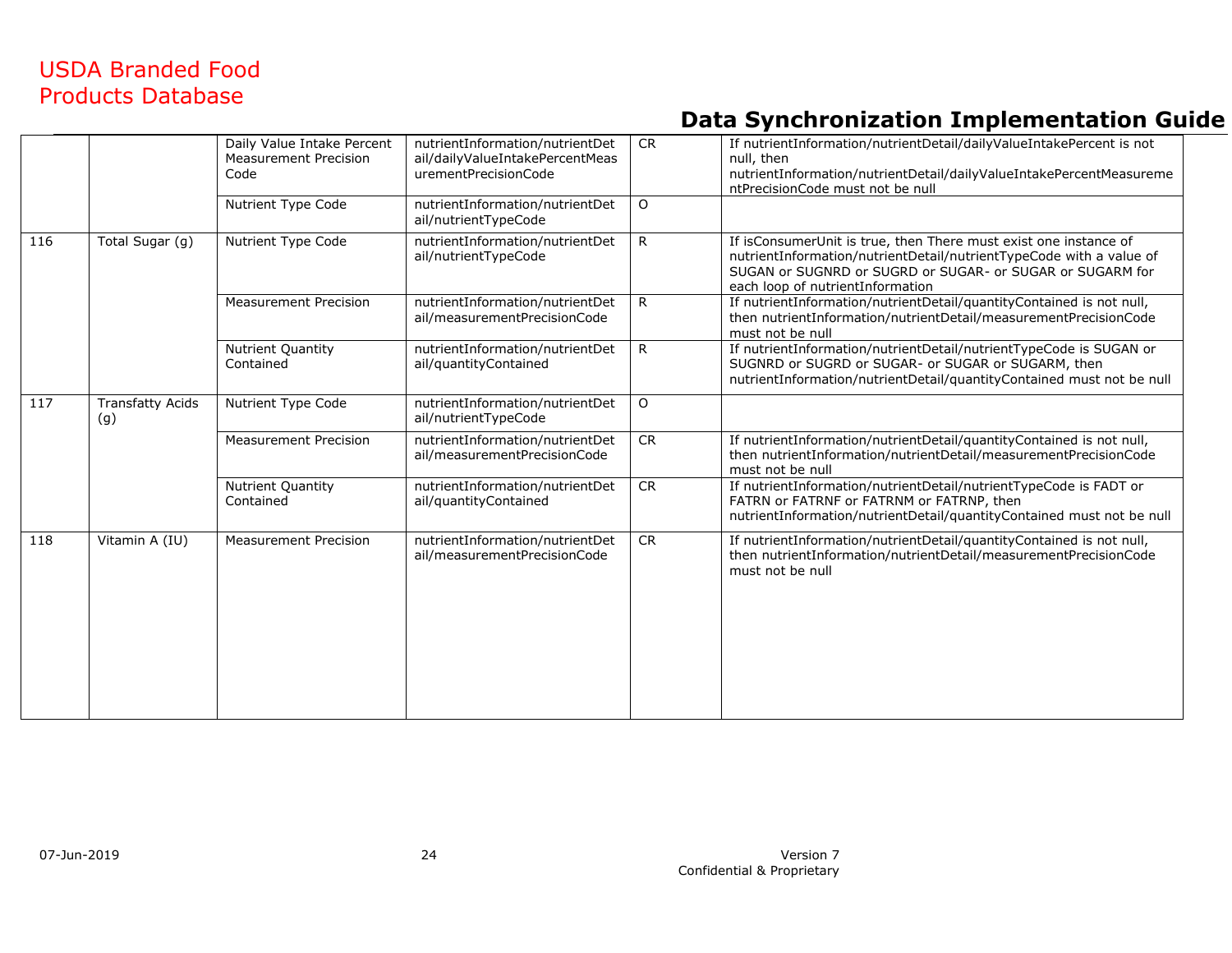|     |                                  | Nutrient Quantity<br>Contained                                     | nutrientInformation/nutrientDet<br>ail/quantityContained                                   | <b>CR</b> | If nutrientInformation/nutrientBasisQuantityTypeCode is BY_MEASURE<br>and nutrientInformation/nutrientDetail/nutrientTypeCode is VITA or<br>VITA- or VITAA or VITAACT or VITAAPAL then<br>nutrientInformation/nutrientDetail/quantityContained and<br>nutrientInformation/nutrientDetail/measurementPrecisionCode must<br>not be null                                                                                                        |
|-----|----------------------------------|--------------------------------------------------------------------|--------------------------------------------------------------------------------------------|-----------|----------------------------------------------------------------------------------------------------------------------------------------------------------------------------------------------------------------------------------------------------------------------------------------------------------------------------------------------------------------------------------------------------------------------------------------------|
|     |                                  | Nutrient Type Code                                                 | nutrientInformation/nutrientDet<br>ail/nutrientTypeCode                                    | <b>CR</b> | If isConsumerUnit is true, then Required-Where<br>nutrientFormatTypeCodeReference/code is<br>US FDA NFP PRE 2020 AGGREGATE,<br>US FDA NFP PRE 2020 STANDARD,<br>US FDA NFP PRE 2020 TABULAR,<br>US_FDA_NFP_PRE_2020_DUAL_COLUMN,<br>US_FDA_NFP_PRE_2020_LINEAR, then one instance of<br>nutrientInformation/nutrientDetail/nutrientTypeCode must be VITA or<br>VITA- or VITAA or VITAACT or VITAAPAL for each loop of<br>nutrientInformation |
| 119 | Vitamin A IU %<br><b>RDI USA</b> | Percentage of Daily Value<br>Intake                                | nutrientInformation/nutrientDet<br>ail/dailyValueIntakePercent                             | <b>CR</b> | If nutrientInformation/nutrientBasisQuantityTypeCode is BY_SERVING<br>and nutrientInformation/nutrientDetail/nutrientTypeCode is VITA- or<br>VITAA or VITA or VITAACT or VITAPAL, then<br>nutrientInformation/nutrientDetail/dailyValueIntakePercent must not<br>be null                                                                                                                                                                     |
|     |                                  | Nutrient Type Code                                                 | nutrientInformation/nutrientDet<br>ail/nutrientTypeCode                                    | <b>CR</b> | If isConsumerUnit is true, then Required-Where<br>nutrientFormatTypeCodeReference/code is<br>US_FDA_NFP_PRE_2020_AGGREGATE,<br>US_FDA_NFP_PRE_2020_STANDARD,<br>US_FDA_NFP_PRE_2020_TABULAR,<br>US_FDA_NFP_PRE_2020_DUAL_COLUMN,<br>US_FDA_NFP_PRE_2020_LINEAR, then one instance of<br>nutrientInformation/nutrientDetail/nutrientTypeCode must be VITA or<br>VITA- or VITAA or VITAACT or VITAAPAL for each loop of<br>nutrientInformation |
|     |                                  | Daily Value Intake Percent<br><b>Measurement Precision</b><br>Code | nutrientInformation/nutrientDet<br>ail/dailyValueIntakePercentMeas<br>urementPrecisionCode | <b>CR</b> | If nutrientInformation/nutrientDetail/dailyValueIntakePercent is not<br>null, then<br>nutrientInformation/nutrientDetail/dailyValueIntakePercentMeasureme<br>ntPrecisionCode must not be null                                                                                                                                                                                                                                                |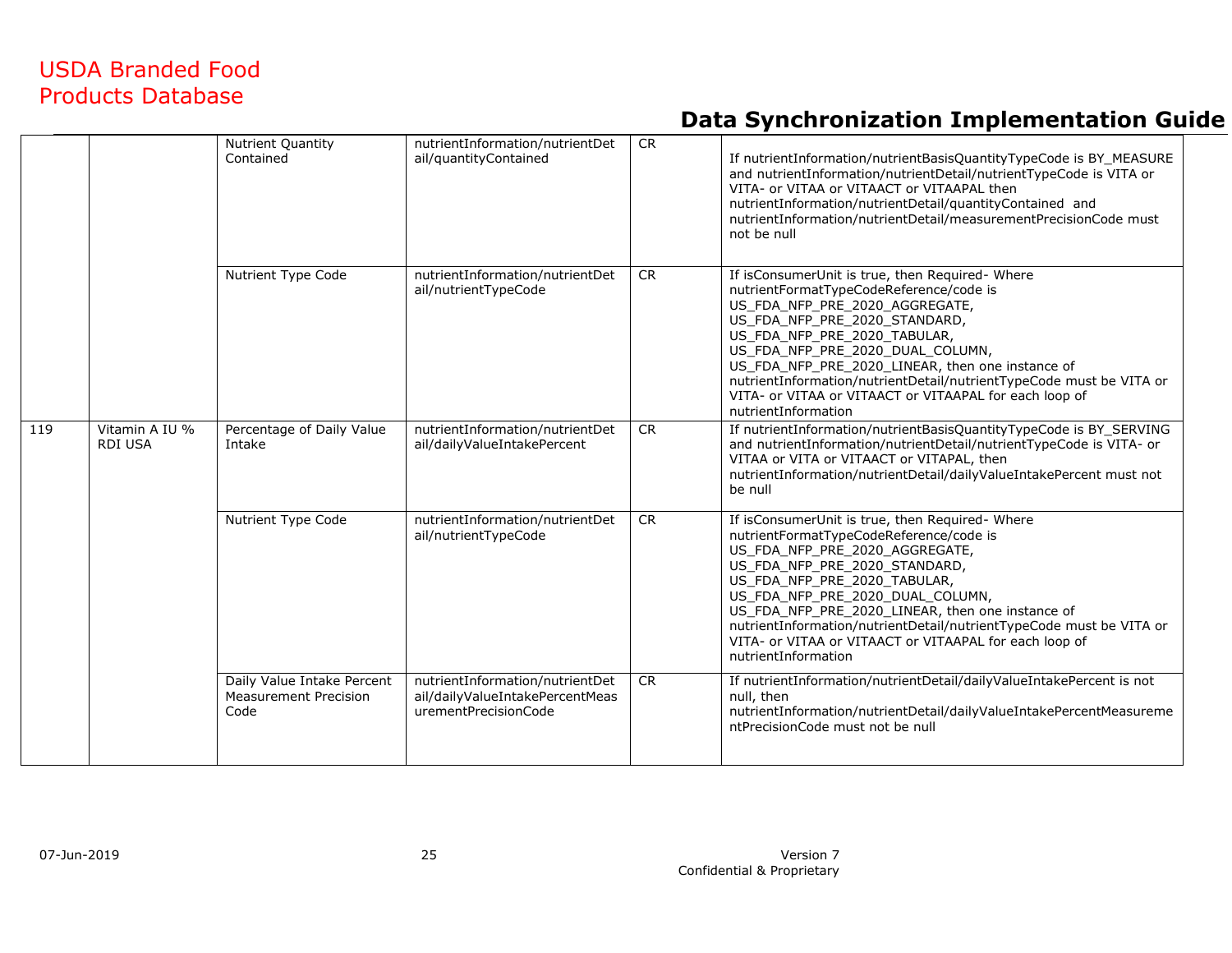| 120 | Vitamin B12 %<br><b>RDI USA</b> | Percentage of Daily Value<br>Intake                                | nutrientInformation/nutrientDet<br>ail/dailyValueIntakePercent                             | CR          | If nutrientInformation/nutrientBasisQuantityTypeCode is BY_SERVING<br>and nutrientInformation/nutrientDetail/nutrientTypeCode is VITB12,<br>then nutrientInformation/nutrientDetail/dailyValueIntakePercent must<br>not be null                                                                                                                                                                            |
|-----|---------------------------------|--------------------------------------------------------------------|--------------------------------------------------------------------------------------------|-------------|------------------------------------------------------------------------------------------------------------------------------------------------------------------------------------------------------------------------------------------------------------------------------------------------------------------------------------------------------------------------------------------------------------|
|     |                                 | Daily Value Intake Percent<br><b>Measurement Precision</b><br>Code | nutrientInformation/nutrientDet<br>ail/dailyValueIntakePercentMeas<br>urementPrecisionCode | CR          | If nutrientInformation/nutrientDetail/dailyValueIntakePercent is not<br>null, then<br>nutrientInformation/nutrientDetail/dailyValueIntakePercentMeasureme<br>ntPrecisionCode must not be null                                                                                                                                                                                                              |
|     |                                 | Nutrient Type Code                                                 | nutrientInformation/nutrientDet<br>ail/nutrientTypeCode                                    | $\mathsf O$ |                                                                                                                                                                                                                                                                                                                                                                                                            |
| 121 | Vitamin B6 %<br><b>RDI USA</b>  | Percentage of Daily Value<br>Intake                                | nutrientInformation/nutrientDet<br>ail/dailyValueIntakePercent                             | CR          | If nutrientInformation/nutrientBasisQuantityTypeCode is BY_SERVING<br>and nutrientInformation/nutrientDetail/nutrientTypeCode is VITB6-,<br>then nutrientInformation/nutrientDetail/dailyValueIntakePercent must<br>not be null                                                                                                                                                                            |
|     |                                 | Daily Value Intake Percent<br><b>Measurement Precision</b><br>Code | nutrientInformation/nutrientDet<br>ail/dailyValueIntakePercentMeas<br>urementPrecisionCode | <b>CR</b>   | If nutrientInformation/nutrientDetail/dailyValueIntakePercent is not<br>null, then<br>nutrientInformation/nutrientDetail/dailyValueIntakePercentMeasureme<br>ntPrecisionCode must not be null                                                                                                                                                                                                              |
|     |                                 | Nutrient Type Code                                                 | nutrientInformation/nutrientDet<br>ail/nutrientTypeCode                                    | $\circ$     |                                                                                                                                                                                                                                                                                                                                                                                                            |
| 122 | Vitamin C % RDI<br><b>USA</b>   | Percentage of Daily Value<br>Intake                                | nutrientInformation/nutrientDet<br>ail/dailyValueIntakePercent                             | CR          | If nutrientInformation/nutrientBasisQuantityTypeCode is BY_SERVING<br>and nutrientInformation/nutrientDetail/nutrientTypeCode is VITC- or<br>VITC, then nutrientInformation/nutrientDetail/dailyValueIntakePercent<br>must not be null                                                                                                                                                                     |
|     |                                 | Nutrient Type Code                                                 | nutrientInformation/nutrientDet<br>ail/nutrientTypeCode                                    | <b>CR</b>   | If isConsumerUnit is true, then Required- Where<br>nutrientFormatTypeCodeReference/code is<br>US FDA NFP PRE 2020 AGGREGATE,<br>US_FDA_NFP_PRE_2020_STANDARD,<br>US_FDA_NFP_PRE_2020_TABULAR,<br>US_FDA_NFP_PRE_2020_DUAL_COLUMN,<br>US_FDA_NFP_PRE_2020_LINEAR, then one instance of<br>nutrientInformation/nutrientDetail/nutrientTypeCode must be VITC or<br>VITC- for each loop of nutrientInformation |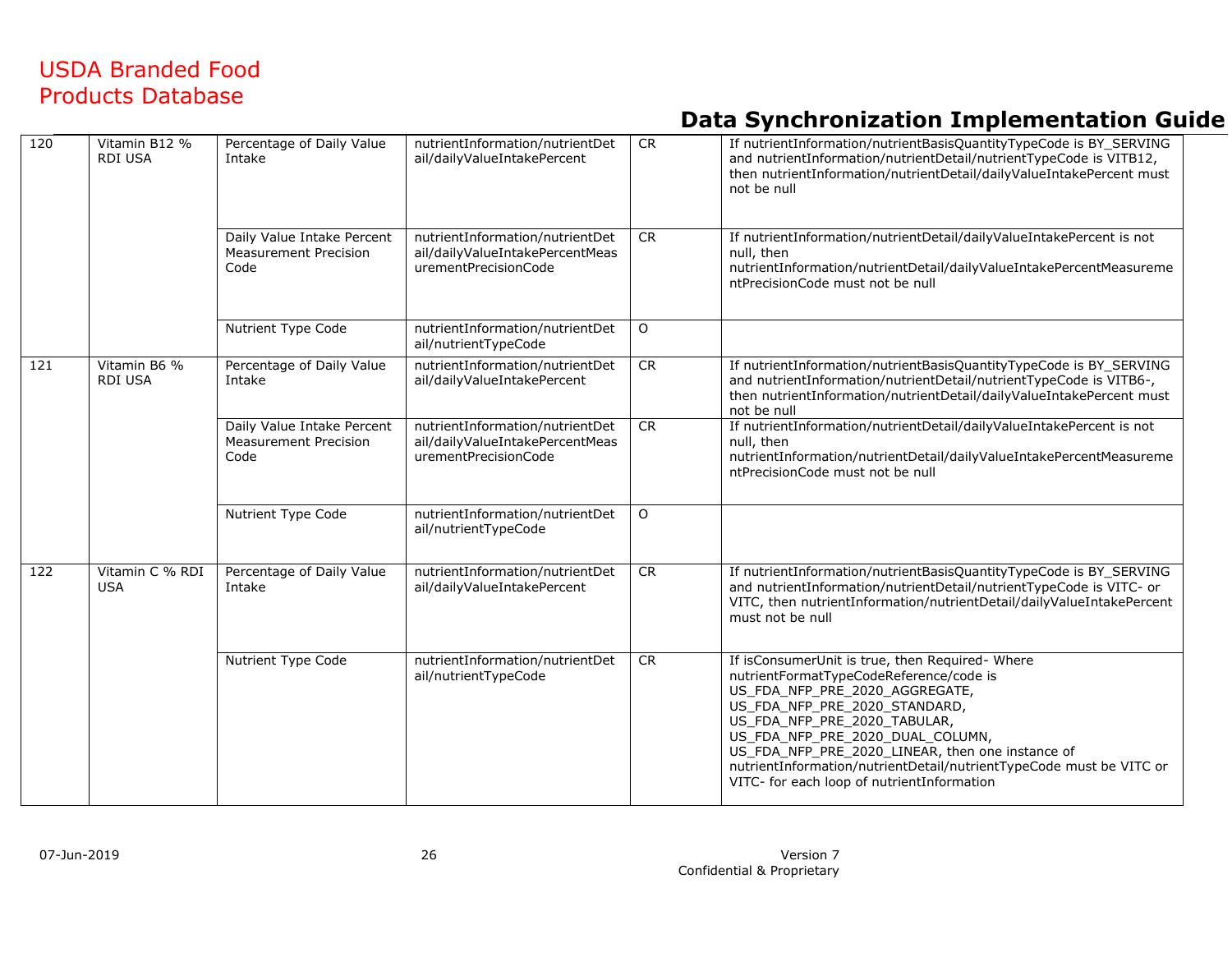|     |                               | Daily Value Intake Percent<br>Measurement Precision<br>Code | nutrientInformation/nutrientDet<br>ail/dailyValueIntakePercentMeas<br>urementPrecisionCode | <b>CR</b> | If nutrientInformation/nutrientDetail/dailyValueIntakePercent is not<br>null, then<br>nutrientInformation/nutrientDetail/dailyValueIntakePercentMeasureme<br>ntPrecisionCode must not be null                                                                                                                                                                                                             |
|-----|-------------------------------|-------------------------------------------------------------|--------------------------------------------------------------------------------------------|-----------|-----------------------------------------------------------------------------------------------------------------------------------------------------------------------------------------------------------------------------------------------------------------------------------------------------------------------------------------------------------------------------------------------------------|
| 123 | Vitamin C (mg)                | <b>Nutrient Quantity</b><br>Contained                       | nutrientInformation/nutrientDet<br>ail/quantityContained                                   | <b>CR</b> | If nutrientInformation/nutrientBasisQuantityTypeCode is BY MEASURE<br>and nutrientInformation/nutrientDetail/nutrientTypeCode is VITA or<br>VITA- or VITAA or VITAACT or VITAAPAL then<br>nutrientInformation/nutrientDetail/quantityContained and<br>nutrientInformation/nutrientDetail/measurementPrecisionCode must<br>not be null                                                                     |
|     |                               | <b>Measurement Precision</b>                                | nutrientInformation/nutrientDet<br>ail/measurementPrecisionCode                            | <b>CR</b> | If nutrientInformation/nutrientDetail/quantityContained is not null,<br>then nutrientInformation/nutrientDetail/measurementPrecisionCode<br>must not be null                                                                                                                                                                                                                                              |
|     |                               | Nutrient Type Code                                          | nutrientInformation/nutrientDet<br>ail/nutrientTypeCode                                    | <b>CR</b> | If isConsumerUnit is true, then Required-Where<br>nutrientFormatTypeCodeReference/code is<br>US FDA NFP PRE 2020 AGGREGATE,<br>US_FDA_NFP_PRE_2020_STANDARD,<br>US_FDA_NFP_PRE_2020_TABULAR,<br>US FDA NFP PRE 2020 DUAL COLUMN,<br>US_FDA_NFP_PRE_2020_LINEAR, then one instance of<br>nutrientInformation/nutrientDetail/nutrientTypeCode must be VITC or<br>VITC- for each loop of nutrientInformation |
| 124 | Vitamin D % RDI<br><b>USA</b> | Percentage of Daily Value<br>Intake                         | nutrientInformation/nutrientDet<br>ail/dailyValueIntakePercent                             | <b>CR</b> | If nutrientInformation/nutrientBasisQuantityTypeCode is BY_SERVING<br>and nutrientInformation/nutrientDetail/nutrientTypeCode is VITD or<br>VITD- or VITDA or VITDEO, then<br>nutrientInformation/nutrientDetail/dailyValueIntakePercent must not<br>be null                                                                                                                                              |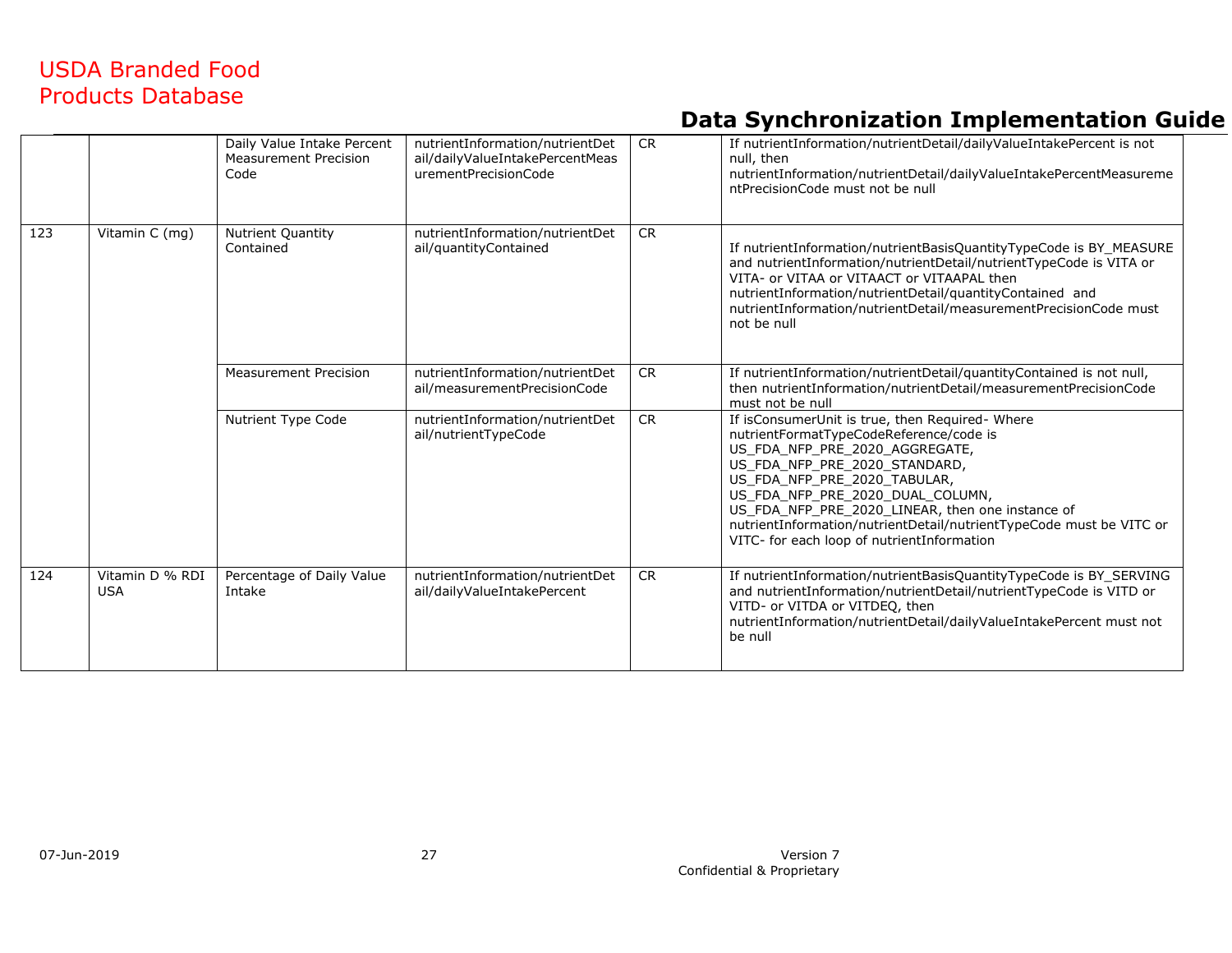|  | Nutrient Type Code                                                 | nutrientInformation/nutrientDet<br>ail/nutrientTypeCode                                    | <b>CR</b> | If is Consumer Unit is true, then Required - Where<br>nutrientFormatTypeCodeReference/code is<br>US FDA NFP 2020 STANDARD, US FDA NFP 2020 TABULAR,<br>US FDA NFP 2020 STANDARD VOLUNTARY ELEMENTS,<br>US FDA NFP 2020 STANDARD SIDE BY SIDE,<br>US FDA NFP 2020 AGGREGATE,<br>US FDA NFP 2020 DUAL COLUMN,<br>US FDA NFP 2020 DUAL COLUMN TWO FORMS,<br>US FDA NFP 2020 TABULAR DUAL COLUMN,<br>US FDA NFP 2020 SIMPLIFIED,<br>US FDA NFP 2020 STANDARD INFANTS TO 12 MONTHS,<br>US FDA NFP 2020 STANDARD CHILDREN 1 3 YEARS,<br>US FDA NFP 2020 TABULAR SMALL PACKAGES,<br>US FDA NFP 2020 LINEAR SMALL PACKAGES, then one instance of<br>nutrientInformation/nutrientDetail/nutrientTypeCode must be VITD or<br>VITD- or VITDA for each loop of nutrientInformation |  |
|--|--------------------------------------------------------------------|--------------------------------------------------------------------------------------------|-----------|------------------------------------------------------------------------------------------------------------------------------------------------------------------------------------------------------------------------------------------------------------------------------------------------------------------------------------------------------------------------------------------------------------------------------------------------------------------------------------------------------------------------------------------------------------------------------------------------------------------------------------------------------------------------------------------------------------------------------------------------------------------------|--|
|  | Daily Value Intake Percent<br><b>Measurement Precision</b><br>Code | nutrientInformation/nutrientDet<br>ail/dailyValueIntakePercentMeas<br>urementPrecisionCode | <b>CR</b> | If nutrientInformation/nutrientDetail/dailyValueIntakePercent is not<br>null, then<br>nutrientInformation/nutrientDetail/dailyValueIntakePercentMeasureme<br>ntPrecisionCode must not be null                                                                                                                                                                                                                                                                                                                                                                                                                                                                                                                                                                          |  |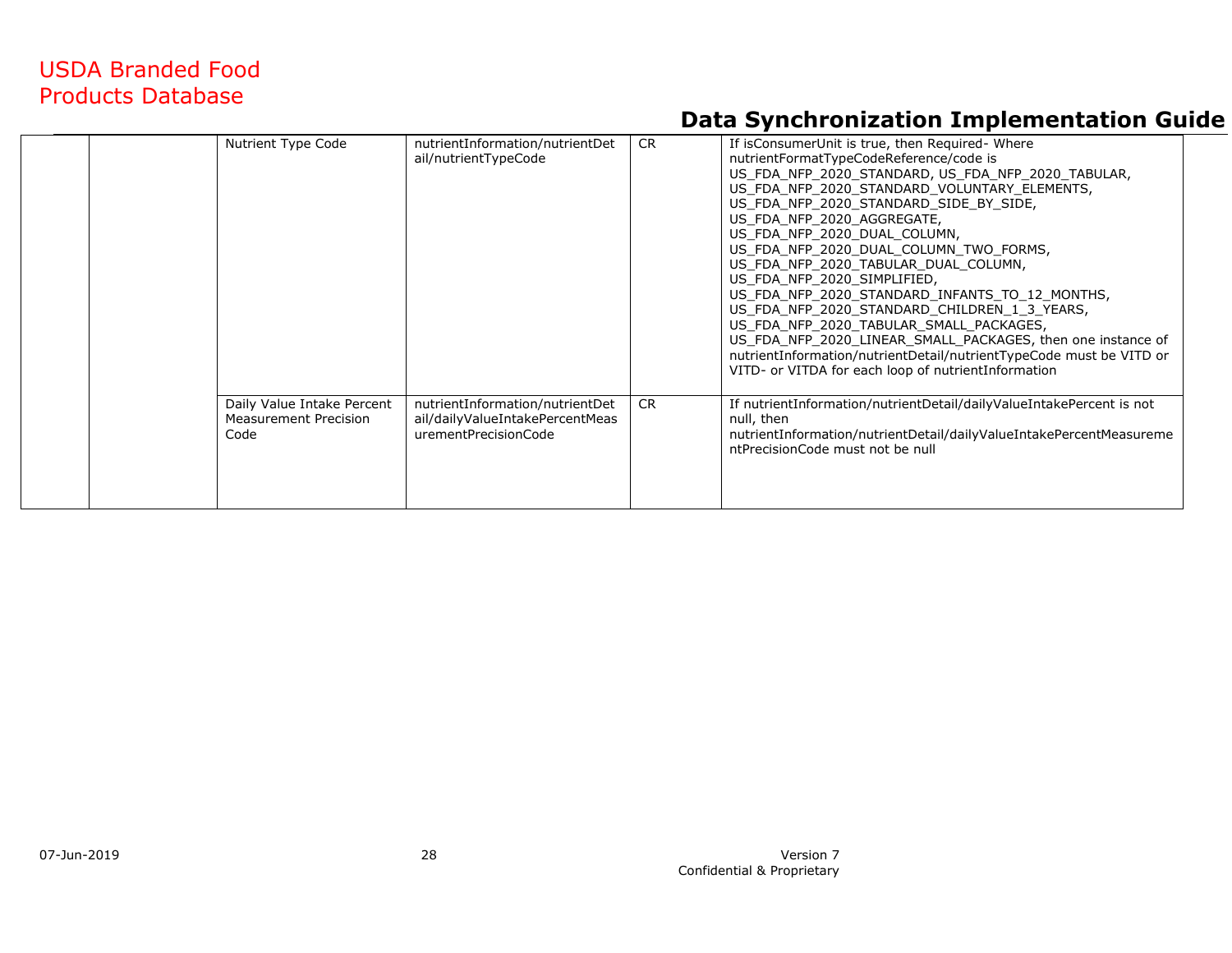| 125 | Vitamin D (mcg) | <b>Nutrient Quantity</b><br>Contained | nutrientInformation/nutrientDet<br>ail/quantityContained        | <b>CR</b> | If nutrientInformation/nutrientBasisQuantityTypeCode is BY_SERVING<br>and nutrientInformation/nutrientDetail/nutrientTypeCode is VITD or<br>VITD- or VITDA then Where nutrientFormatTypeCodeReference/code<br>is US_FDA_NFP_2020_STANDARD, US_FDA_NFP_2020_TABULAR,<br>US FDA NFP 2020 STANDARD VOLUNTARY ELEMENTS,<br>US_FDA_NFP_2020_STANDARD_SIDE_BY_SIDE,<br>US_FDA_NFP_2020_AGGREGATE,<br>US FDA NFP 2020 DUAL COLUMN,<br>US FDA NFP 2020 DUAL COLUMN TWO FORMS,<br>US_FDA_NFP_2020_TABULAR_DUAL_COLUMN,<br>US FDA NFP 2020 SIMPLIFIED,<br>US_FDA_NFP_2020_STANDARD_INFANTS_TO_12_MONTHS,<br>US_FDA_NFP_2020_STANDARD_CHILDREN_1_3_YEARS,<br>US_FDA_NFP_2020_TABULAR_SMALL_PACKAGES,<br>US_FDA_NFP_2020_LINEAR_SMALL_PACKAGES,<br>nutrientInformation/nutrientDetail/quantityContained and<br>nutrientInformation/nutrientDetail/measurementPrecisionCode must<br>not be null<br>If nutrientInformation/nutrientBasisQuantityTypeCode is BY_MEASURE<br>and nutrientInformation/nutrientDetail/nutrientTypeCode is VITD or<br>VITD- or VITDA then<br>nutrientInformation/nutrientDetail/quantityContained and<br>nutrientInformation/nutrientDetail/measurementPrecisionCode must<br>not be null |
|-----|-----------------|---------------------------------------|-----------------------------------------------------------------|-----------|------------------------------------------------------------------------------------------------------------------------------------------------------------------------------------------------------------------------------------------------------------------------------------------------------------------------------------------------------------------------------------------------------------------------------------------------------------------------------------------------------------------------------------------------------------------------------------------------------------------------------------------------------------------------------------------------------------------------------------------------------------------------------------------------------------------------------------------------------------------------------------------------------------------------------------------------------------------------------------------------------------------------------------------------------------------------------------------------------------------------------------------------------------------------------------------------------|
|     |                 | <b>Measurement Precision</b>          | nutrientInformation/nutrientDet<br>ail/measurementPrecisionCode | <b>CR</b> | If nutrientInformation/nutrientDetail/quantityContained is not null,<br>then nutrientInformation/nutrientDetail/measurementPrecisionCode<br>must not be null                                                                                                                                                                                                                                                                                                                                                                                                                                                                                                                                                                                                                                                                                                                                                                                                                                                                                                                                                                                                                                         |
|     |                 | Nutrient Type Code                    | nutrientInformation/nutrientDet<br>ail/nutrientTypeCode         | CR        | If isConsumerUnit is true, then Required-Where<br>nutrientFormatTypeCodeReference/code is<br>US_FDA_NFP_2020_STANDARD, US_FDA_NFP_2020_TABULAR,<br>US FDA NFP 2020 STANDARD VOLUNTARY ELEMENTS,<br>US_FDA_NFP_2020_STANDARD_SIDE_BY_SIDE,<br>US FDA NFP 2020 AGGREGATE,<br>US_FDA_NFP_2020_DUAL_COLUMN,<br>US_FDA_NFP_2020_DUAL_COLUMN_TWO_FORMS,<br>US FDA NFP 2020 TABULAR DUAL COLUMN,<br>US_FDA_NFP_2020_SIMPLIFIED,<br>US FDA NFP 2020 STANDARD INFANTS TO 12 MONTHS,<br>US_FDA_NFP_2020_STANDARD_CHILDREN_1_3_YEARS,<br>US FDA NFP 2020 TABULAR SMALL PACKAGES,<br>US_FDA_NFP_2020_LINEAR_SMALL_PACKAGES, then one instance of<br>nutrientInformation/nutrientDetail/nutrientTypeCode must be VITD or<br>VITD- or VITDA for each loop of nutrientInformation                                                                                                                                                                                                                                                                                                                                                                                                                                   |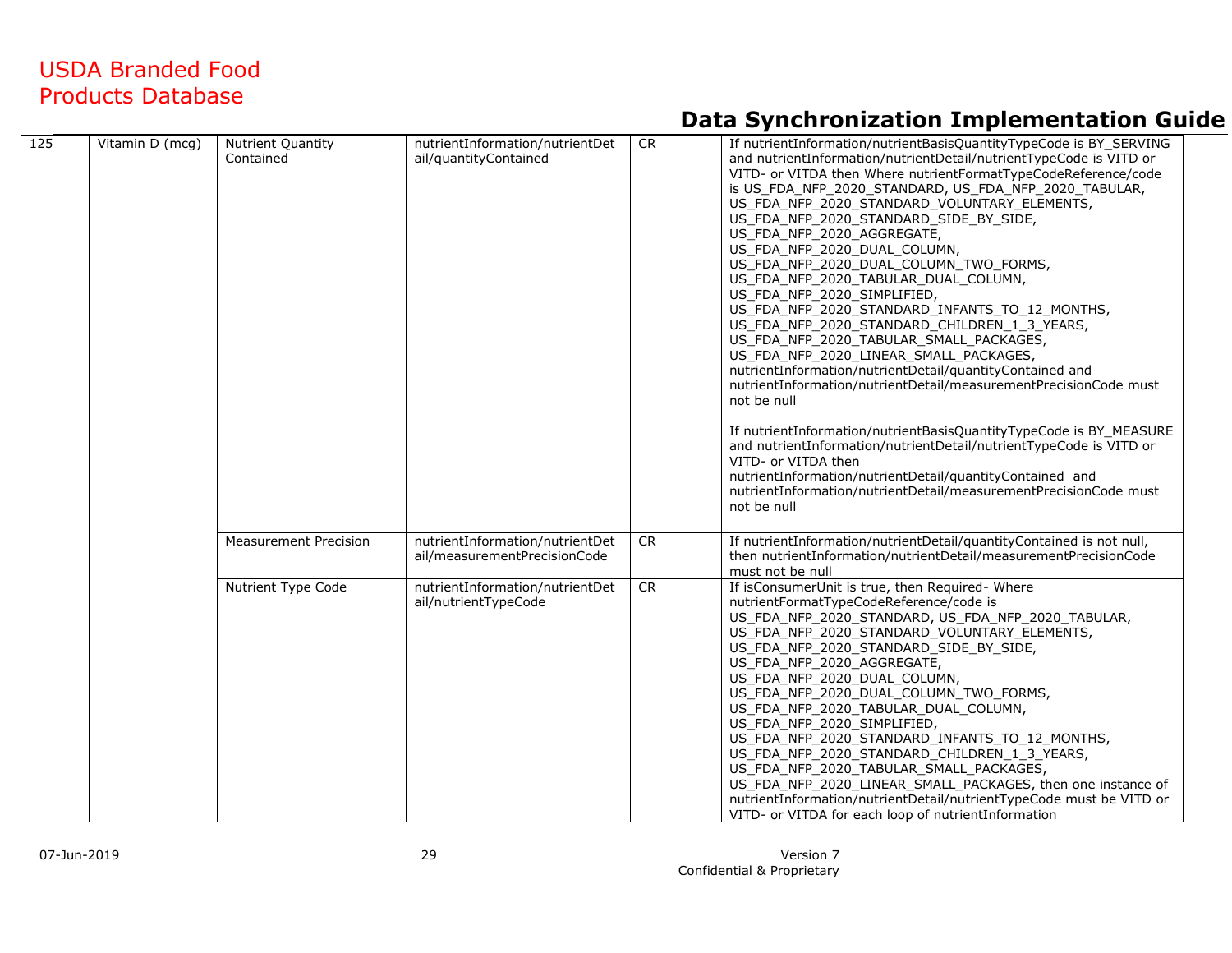| 126 | Vitamin E % RDI<br><b>USA</b> | Percentage of Daily Value<br>Intake                                | nutrientInformation/nutrientDet<br>ail/dailyValueIntakePercent                             | CR        | If nutrientInformation/nutrientBasisQuantityTypeCode is BY_SERVING<br>and nutrientInformation/nutrientDetail/nutrientTypeCode is VITE or<br>VITE- or VITEA, then<br>nutrientInformation/nutrientDetail/dailyValueIntakePercent must not<br>be null |
|-----|-------------------------------|--------------------------------------------------------------------|--------------------------------------------------------------------------------------------|-----------|----------------------------------------------------------------------------------------------------------------------------------------------------------------------------------------------------------------------------------------------------|
|     |                               | Daily Value Intake Percent<br><b>Measurement Precision</b><br>Code | nutrientInformation/nutrientDet<br>ail/dailyValueIntakePercentMeas<br>urementPrecisionCode | <b>CR</b> | If nutrientInformation/nutrientDetail/dailyValueIntakePercent is not<br>null, then<br>nutrientInformation/nutrientDetail/dailyValueIntakePercentMeasureme<br>ntPrecisionCode must not be null                                                      |
|     |                               | Nutrient Type Code                                                 | nutrientInformation/nutrientDet<br>ail/nutrientTypeCode                                    | $\circ$   |                                                                                                                                                                                                                                                    |
| 125 | Vitamin K % RDI<br><b>USA</b> | Percentage of Daily Value<br>Intake                                | nutrientInformation/nutrientDet<br>ail/dailyValueIntakePercent                             | CR        | If nutrientInformation/nutrientBasisQuantityTypeCode is BY_SERVING<br>and nutrientInformation/nutrientDetail/nutrientTypeCode is VITK, then<br>nutrientInformation/nutrientDetail/dailyValueIntakePercent must not<br>be null                      |
|     |                               | Daily Value Intake Percent<br><b>Measurement Precision</b><br>Code | nutrientInformation/nutrientDet<br>ail/dailyValueIntakePercentMeas<br>urementPrecisionCode | <b>CR</b> | If nutrientInformation/nutrientDetail/dailyValueIntakePercent is not<br>null, then<br>nutrientInformation/nutrientDetail/dailyValueIntakePercentMeasureme<br>ntPrecisionCode must not be null                                                      |
|     |                               | Nutrient Type Code                                                 | nutrientInformation/nutrientDet<br>ail/nutrientTypeCode                                    | $\circ$   |                                                                                                                                                                                                                                                    |
| 126 | Zinc % RDI USA                | Percentage of Daily Value<br>Intake                                | nutrientInformation/nutrientDet<br>ail/dailyValueIntakePercent                             | CR        | If nutrientInformation/nutrientBasisQuantityTypeCode is BY SERVING<br>and nutrientInformation/nutrientDetail/nutrientTypeCode is ZN, then<br>nutrientInformation/nutrientDetail/dailyValueIntakePercent must not<br>be null                        |
|     |                               | Daily Value Intake Percent<br><b>Measurement Precision</b><br>Code | nutrientInformation/nutrientDet<br>ail/dailyValueIntakePercentMeas<br>urementPrecisionCode | <b>CR</b> | If nutrientInformation/nutrientDetail/dailyValueIntakePercent is not<br>null, then<br>nutrientInformation/nutrientDetail/dailyValueIntakePercentMeasureme<br>ntPrecisionCode must not be null                                                      |
|     |                               | Nutrient Type Code                                                 | nutrientInformation/nutrientDet<br>ail/nutrientTypeCode                                    | $\circ$   |                                                                                                                                                                                                                                                    |
| 127 | Zinc (mg)                     | <b>Measurement Precision</b>                                       | nutrientInformation/nutrientDet<br>ail/measurementPrecisionCode                            | CR        | If nutrientInformation/nutrientDetail/quantityContained is not null,<br>then nutrientInformation/nutrientDetail/measurementPrecisionCode<br>must not be null                                                                                       |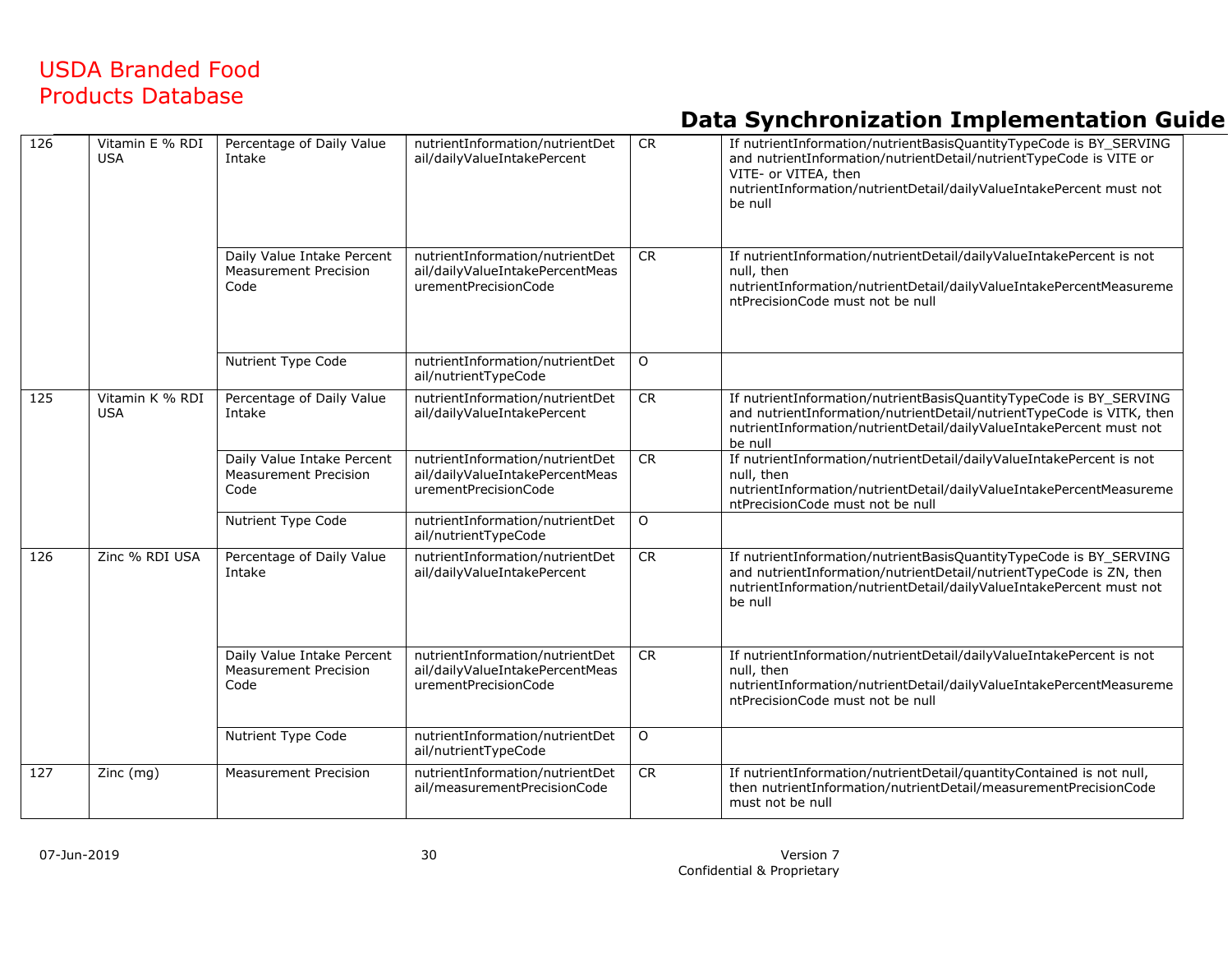| <b>Nutrient Quantity</b><br>Contained | nutrientInformation/nutrientDet<br>ail/quantityContained | <b>CR</b> | If nutrientInformation/nutrientDetail/nutrientTypeCode is ZN, then<br>nutrientInformation/nutrientDetail/quantityContained must not be null |
|---------------------------------------|----------------------------------------------------------|-----------|---------------------------------------------------------------------------------------------------------------------------------------------|
| Nutrient Type Code                    | nutrientInformation/nutrientDet<br>ail/nutrientTypeCode  |           |                                                                                                                                             |